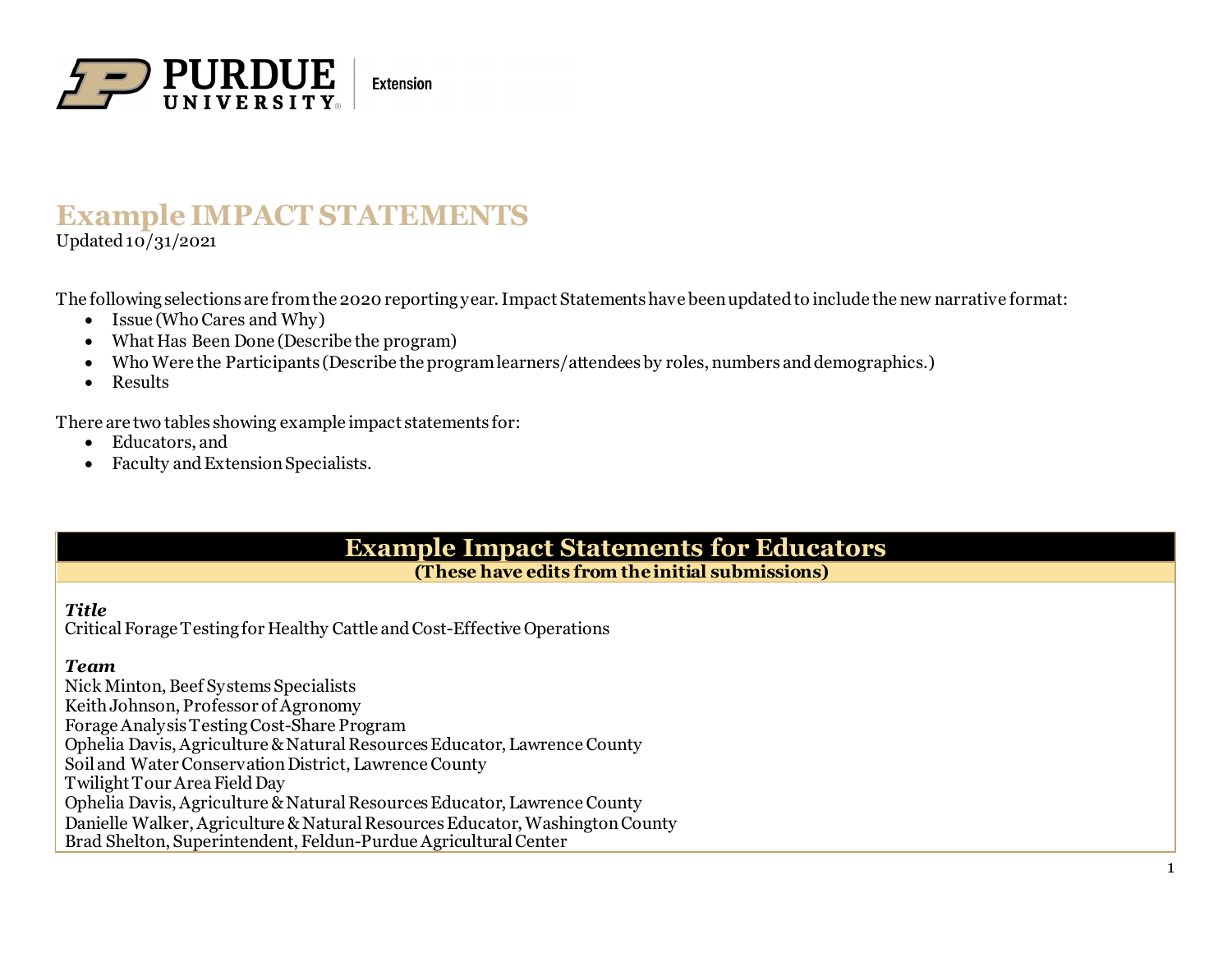

Forage Quality Testing – A Wakeup Call for Clark County Ranchers Simon Kafari, Agriculture & Natural Resources Educator, Clark County Grazing 102 Kenneth Eck, Agriculture & Natural Resources Educator, Dubois County Jason Tower, Superintendent, Southern Indiana Purdue Agricultural Center Brad Shelton, Superintendent, Feldun-Purdue Agricultural Center Grant Burcham, Veterinary Diagnostician, Animal Disease Diagnostic Laboratory / Heeke Animal Disease Diagnostic Laboratory Brooke Stefancik, Agriculture & Natural Resources and 4-H Youth Development Educator, Sullivan County Mark Carter, Agriculture & Natural Resources Educator, Blackford County

#### *Issue*

Quality of forage is important to cattle nutrition. Extreme weather and rains in 2019 created weeks of delays in harvesting. Under those conditions, shortage of hay during the following winter and earlier use of stored feed was expected, contributing to poor quality of feed for cattle. Unless supplemental feeding was combined with winter feeding, the result was going to be poor nutrition for these animals for an extended period. Testing of forages is done to determine the nutritional value. It involves using a probe to take a sample, giving it to a lab to run a chemical analysis, and then working with a nutritionist to use the results to plan feed regimens. Unfortunately, not all producers do quality tests after harvesting forages and before starting the winter-feeding regimen.

### *What Has Been Done*

Because of the extreme conditions and expected poor quality nutrition of forages, several Purdue Extension programs were implemented across southern Indiana to provide instruction on nutrition quality of forages and to encourage forage testing for accurate feed supplementing over the winter. In one event, the cost for forage testing was covered, encouraging participants to get it done. In the other three events, a few producers volunteered to provide forage samples which were tested and used as demonstrations during instruction.

### *Who Were the Participants*

"Forage Analysis Testing Cost-Share" involved Soil and Water Conservation District (SWCD) and Natural Resources Conservation Service (NRCS) partners and free forage tests for producers. Among the 30 producers, 66 forage samples were tested. "Twilight Tour Field Day" at the Feldun-Purdue Agricultural Center (FPAC) focused on pasture renovations needed as a result of the wet weather and late harvest, importance of harvest forage samples and nutritional analysis before feeding, and supplementing the cow herd strategically with stored forages and other products. There were 52 participants of the field day. "Forage Quality and Testing Workshop" focused on how to conduct physical hay quality analysis, and demonstrated chemical analysis results of hay samples to draw attention to quality issues and address nutrition recommendations. Some 21 participants attended the training. "Grazing 102" at the Southern Indiana Purdue Agricultural Center (SIPAC) featured lectures, wagon tours, hands-on demonstrations, and pasture walks. Presentations covered plant growth under grazing, pasture fertility, forage-inducedanimal disorders, pasture species selection, tall fescue use, animal nutrition, and more. There were 27 participants in the grazing workshop. To expand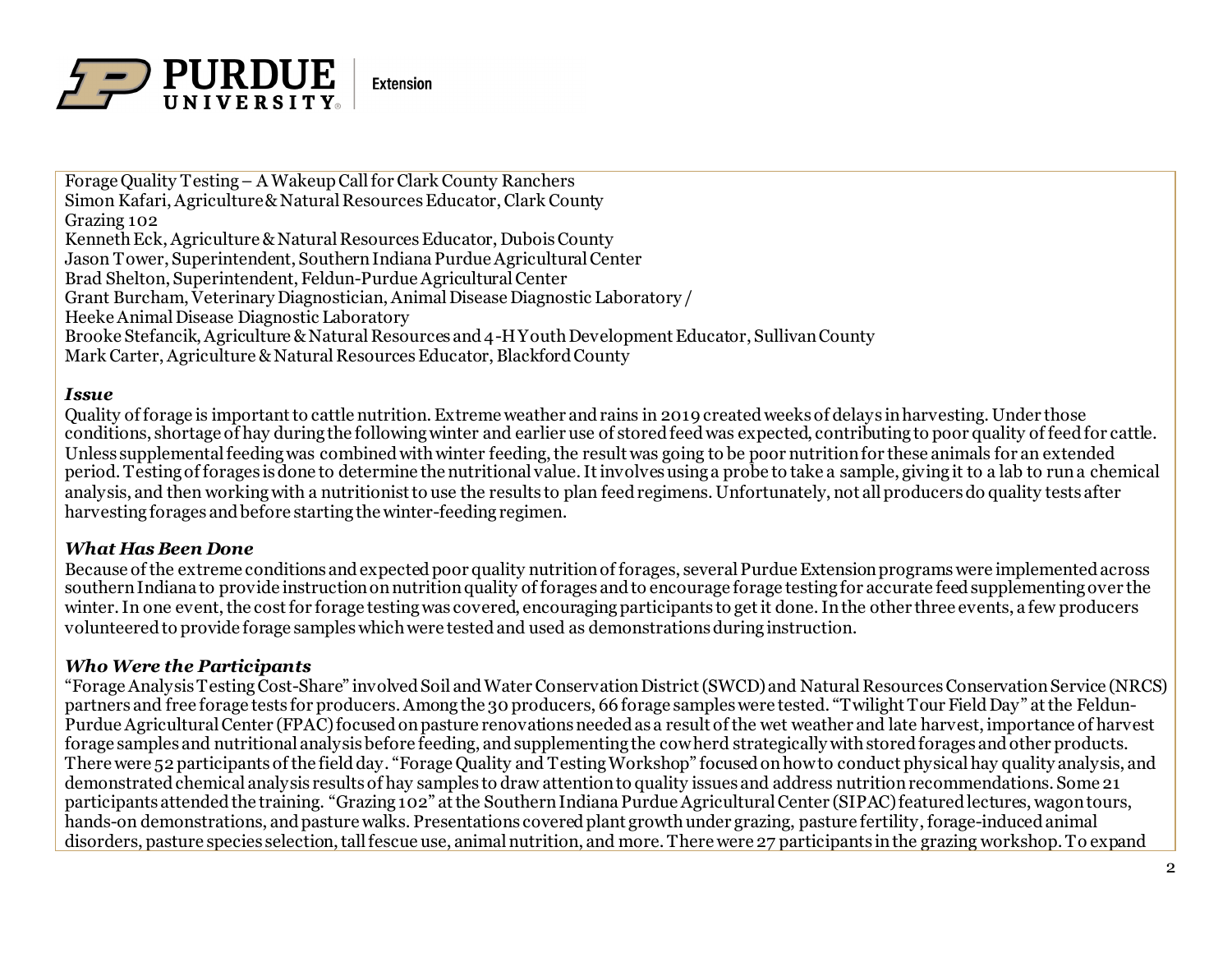

the reach of forage information in this critical time, instructional materials and a video were createdand shared across Purdue Extension. An updated video was shown at the Indiana Beef Cattle Association-Purdue University Regional meetings.

### *Results*

In the Cost-Share Program, survey respondents (n=12) were asked about collecting forage samples and submitting them for analysis. Most (91.7%) indicated it was easy to do and two-thirds adjusted their feeding regimen based on the results. Nine (75%) sought input from a trained nutritionist and eight implemented suggestions given. Most (91.7%) indicated that in the future, it was "likely" or "extremely likely" they would conduct forage analysis, and half indicated they would adjust how they harvest or purchase forages. "Twilight Tour Field Day" survey respondents  $(n=44)$  reported, as a result of attending, they had a better understanding of using supplements to meet nutrient deficiencies in harvested forages. They felt the visual demonstration of poor vs. high quality hay was impactful, convincing them to match hay resources on the farm to the daily nutrient needs of cows. Most (88%) planned to submit a forage sample for nutritional analysis. As a result of "Forage Quality and Testing Workshop" all participants, in follow-up conversations with the educator, said their knowledge increased and indicated the most influential was attention on the impossible amount of poor-quality hay an animal would need to eat to maintain a healthy weight. One participant said, "considering the volume of hay an animal will need to eat to maintain balance, clearly, I have been giving my animals inadequate nutrients in the winter months all this time." Another said they knew hay analysis was a good thing to do, but didn't know it was such a big deal until this program. In a follow-up with producers who had given hay samples for chemical analysis during the event, most had used the results, or planned to use the results, to create an appropriate supplemental feeding program. After the event, participants followed up with extension for resources. The hay probe that extension loans out to producers for hay samples was requested three times more than previous years. Several producers also sought hay sample bags to ship their samples to the laboratories for analysis. "Grazing 102" survey respondents (n=14) were asked to report their level of forage knowledge before and after. Before the workshop, 18% rated their knowledge as high or very high. At the end, that had increased to 65%. They report increased knowledge of plant growth under grazing, pasture fertility, forage-induced animal disorders, extending grazing seasons, and animal nutrition. Nearly all participants (97%) reported they would, were currently, or had made changes relatedto plant growth management under grazing, pasture fertility, and forage-induced animal disorders. They planned to follow recommended practices including extend grazing year, use of clover, and identify/eradicate toxic plant species. A few (14%) attended in previous years and estimated financial improvements up to \$50 per acre as a result of adopting recommended practices, including increased dollar return per acre, reduced costs per acre, and drastic reduction in hay/feed costs. Six-months after the workshop, respondents (N=7) reported adopting at least one recommended practice, increased dollar returns, and reduced cost per acre due to adopting recommended practices. Two-thirds reported a financial per acre improvement of \$0-\$50 and one-third reported \$51 -\$100. Cattle producers in southern Indiana learned about poor quality forages resulting from extreme weather andlate harvests. They completed forage tests to check quality and worked with nutritionists for guidance on developing appropriate nutrition regimens for cattle health, which resulted in improved finances related to reduced costs and increased returns per acre, and reduction in feed costs.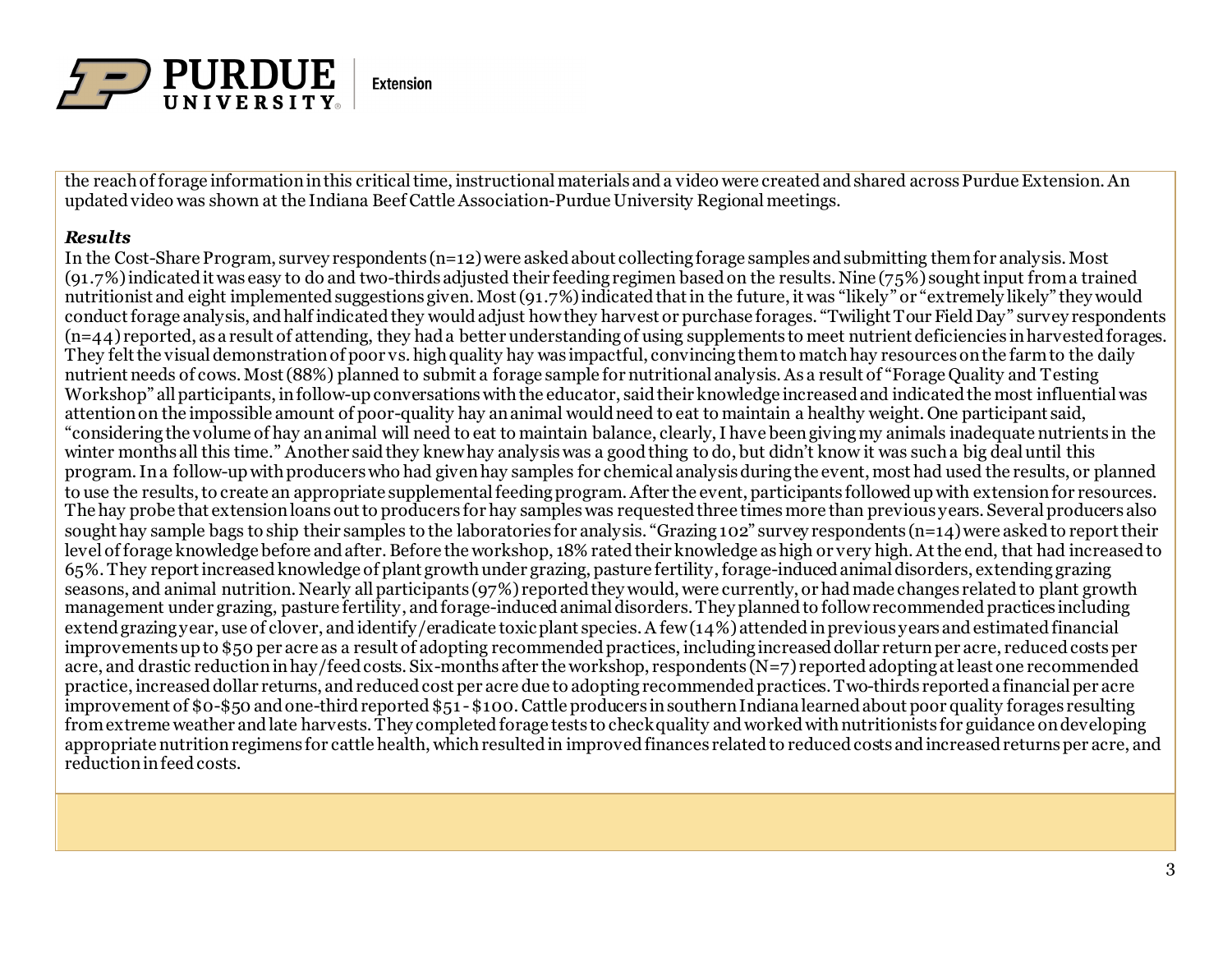

## *Title*

Management Advances and Increased Revenue for Midwest Women in Agriculture

#### *Team*

Kelly Heckaman, Area Director, County Extension Director, Kosciusko County Jenna Nees, Agriculture & Natural Resources Educator, Putnam County Nicole Witkowski, Agriculture & Natural Resources Educator, Porter County Danielle Walker, Agriculture & Natural Resources Educator, Washington County Ophelia Davis, Agriculture & Natural Resources Educator, Lawrence County Elysia Rodgers, County Extension Director, Agriculture & Natural Resources Educator, DeKalb County Denise Schroeder, Health & Human Sciences Educator, White County Beth Vansickle, Agriculture & Natural Resources Educator, Madison County Annetta Jones, County Extension Director, Health & Human Sciences Educator, Porter County Abigail Creigh, Health & Human Sciences Educator, Noble County Marguerite Bolt, Hemp Production Specialist Angela Sorg, Health & Human Sciences Educator, DeKalb County Mark Carter, Agriculture & Natural Resources Educator, Blackford County Krishna Nemali, Assistant Professor, Controlled Environment Agriculture Edward Farris, County Extension Director, Agriculture & Natural Resources Educator, Huntington County Krista Pullen, Agriculture & Natural Resources Educator, Community Development Educator, Cass County Marisa Erasmus, Assistant Professor of Animal Sciences Keith Johnson, Professor of Agronomy Tanya Hall, Regional Community Development Educator, Southeast District Patricia Keating, Community Development Educator, Porter County Laurynn Thieme, Agriculture & Natural Resources Educator, Delaware County

## *Issue*

In the U.S., there were more than 1.1 million farms with women listed as one of the producers. In Indiana, even with farm numbers declining and average age of farmers increasing, the number of beginning farmers and women farmers is increasing. These census data show a total of 31,225 female producers, a 30 percent increase since 2012. Indiana farm women are continuing to take a larger role in managing and owning farming operations and diversified agriculture enterprises.

## *What Has Been Done*

Purdue Extension leads the annual Midwest Women in Agriculture conference to address educational needs of women employed in or involved with the agriculture industry. At the 19th annual two-day conference nearly 140 attendees, speakers, and sponsors gathered to learn about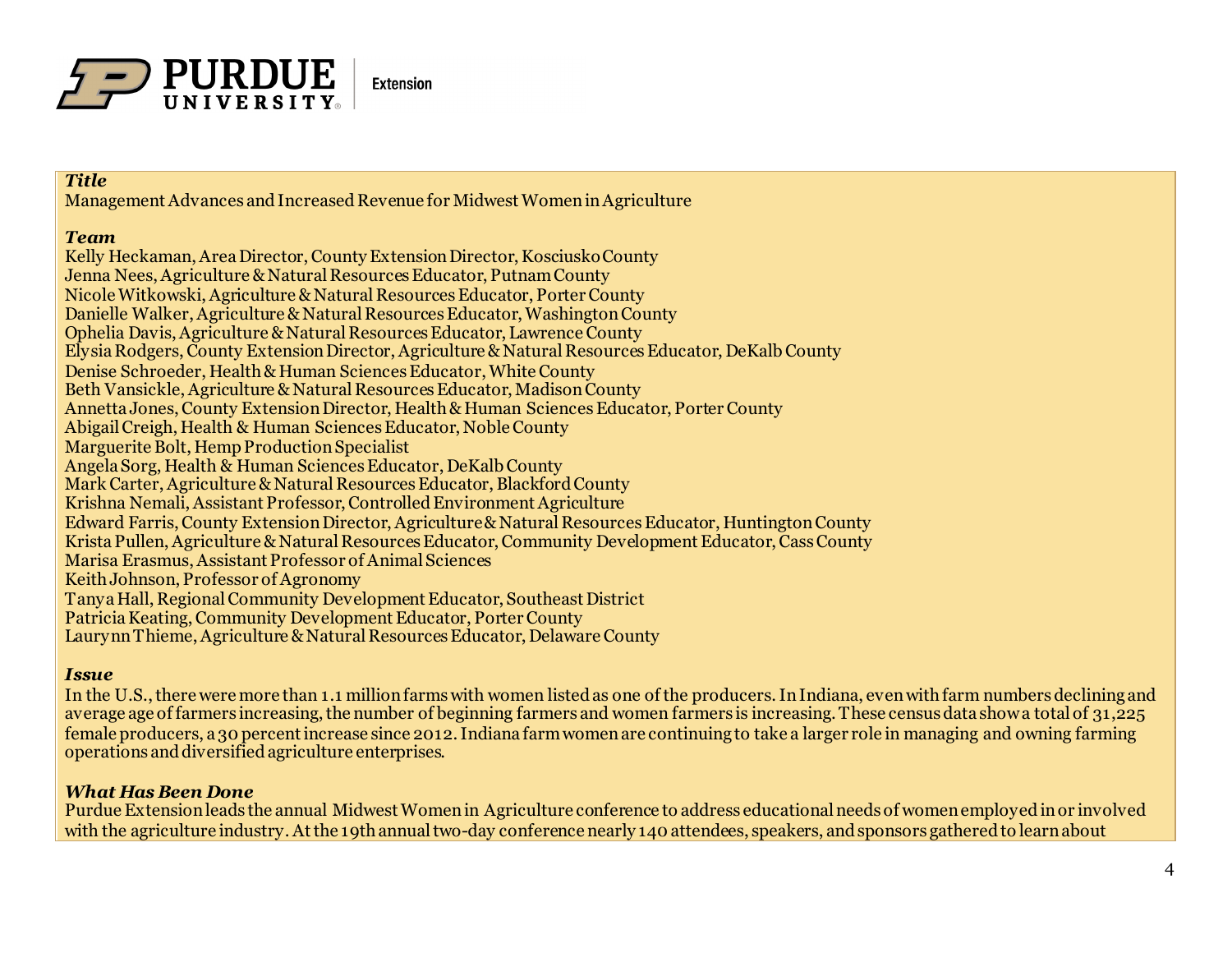

succession planning, farm management, leadership, managing livestock, and health and well-being. Purdue Extension delivered, "Becoming the Employer of Choice," developed by the University of Wisconsin Extension, as a pre-conference session, a day-long program for current and future farm manager/owners looking to improve their human resource management skills. Sessions were: 1) from managers to leaders, 2) developing a motivated workforce, 3) hiring the right people, 4) farm business culture, 5) strategic leadership and on-boarding, 6) reviews and feedback, and 7) managing conflict. During the conference, the 7th Young Ladies in Agriculture Forum was held as a networking opportunity for 78 high schoolers to learn more about careers and opportunities in agriculture.

### *Who Were the Participants*

Nearly 140 attendees, speakers, and sponsors attended the conference. Pre-conference "Becoming the Employer of Choice" attracted 6 participants from 5 counties. During the 7th Young Ladies in Agriculture Forum, 78 high schoolers attended. There were 111 participants who completed the post-survey.

### *Results*

Conference attendees (n=111) responded on the post-evaluation. Most gained resource materials they could use (77%), increased their motivation (76%) and gained names of contacts (74%). More than half (62%) shared that the conference was very important to their operation, business or future career choices. As a result of participating, most (71%) expressed plans to do things differently: getting ideas in place to make transitions easier as farms grow and expand and do a better job at succession planning, working with the farmers especially with land leasing options, doing research, speaking up more, advocating more for agriculture, putting management skills in place in hiring, and using skills learned to work with 3rd, 4th and 5th generations on the farm. Some 14 attendees reported actions they had taken since last year's conference. One-third had updated their succession or estate plan. Others started a new business to add income, increased advocacy efforts for agriculture, implemented changes in farm business to increase profitability, and volunteered for a new leadership role in their community. One attendee shared that their farm business increased revenue potential by over \$10,000 as a result of their participation in the conference.

For the Pre-conference Becoming the Employer of Choice, participants (n=6) increased their knowledge in strategic leadership and onboarding (66% increase) and developing a motivated workforce (31% increase). Other important things learned were being more mindful of which leadership strategy to use based on situation and employee, listening to input, getting employee ideas, figuring out extrinsic motivation, working on goals, being intentional on creating an onboarding procedure, and when conflict arises, assessing attitudes and ability to think through the situation before responding. Young Ladies of Ag high school participants reported they received at least one helpful piece of advice to motivate them in working toward their goals (100%), had options available for careers in agriculture (99%), felt more informed about options available to them for college majors in agriculture (98%) and met contacts they may reach out to with future questions or for guidance (86%).

The annual Women in Ag Conference is extremely important to Indiana farm women and young ladies in high schoolfor their operations, businesses or future career choices. Conference activities create a place for women to learn and make connections with others, which leads to management advances and increased revenue for their operations.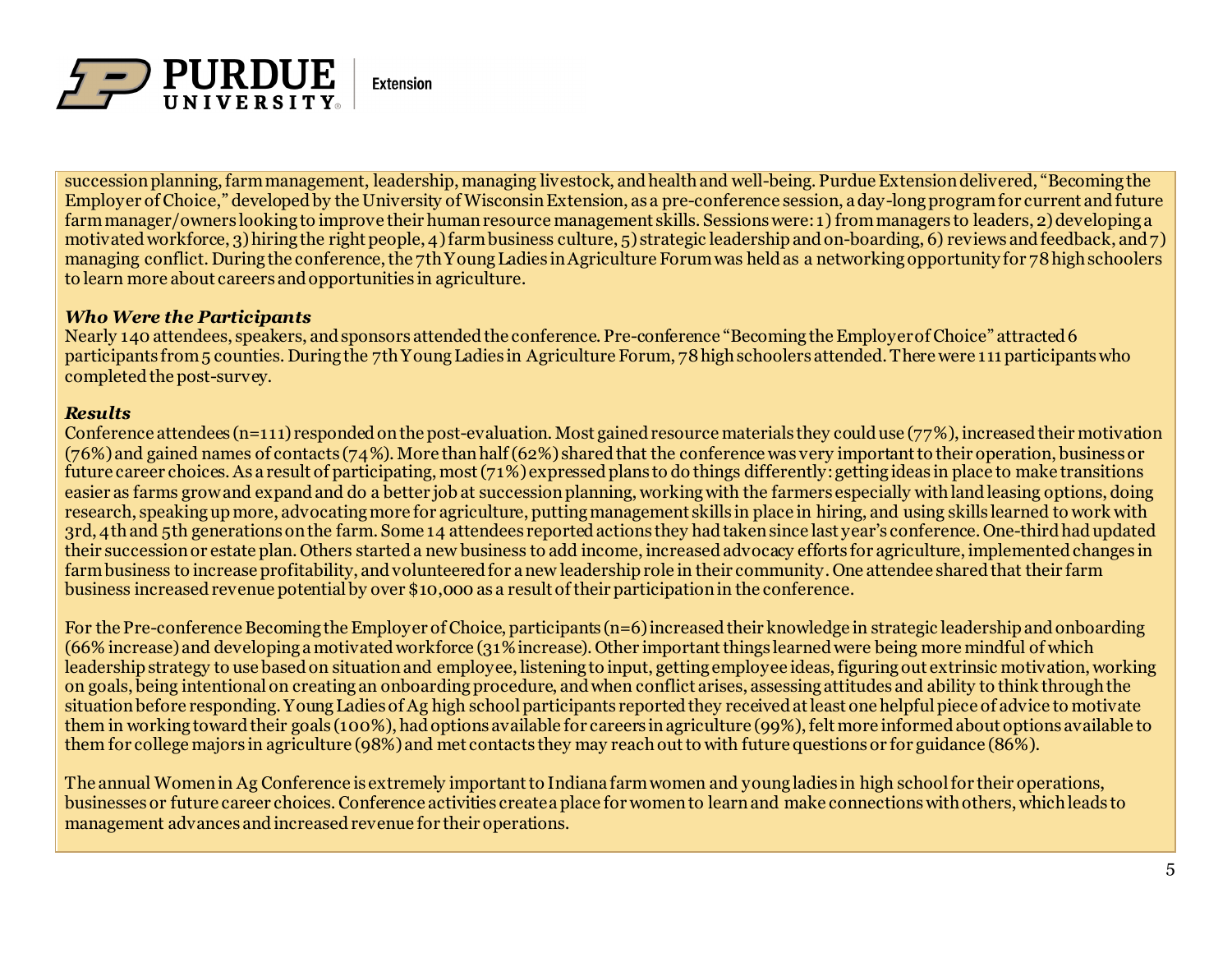

### *Title*

Soccer & 4-H @ Home Keeps Youth Active

### *Team*

Xiomara Diaz-Vargas, 4-H Youth Development Extension Specialist -New Audience Initiatives Rachel Rawls, County Extension Director, 4-H Youth Development Educator, St. Joseph County Gayle O'Connor, 4-H Youth Development Educator, LaPorte County Laura Valencia, Extension Agent II 4-H, Osceola County, UF/IFAS Extension

## *Issue*

CDC data on the health status of youth show 20.6% of adolescents and 18.4% of children are obese. Only 1 in 5 high school students meet the recommended physical activity guidelines. Low levels of physical activity can contribute to heart disease, type 2 diabetes, some kinds of cancer, and obesity.

## *What Has Been Done*

As part of Soccer for Success, a collaboration between 4-H and the U.S. Soccer Foundation, and at the invitation of Indianapolis Indians (minor league baseball team) Charities, Purdue Extension created a research-based curriculum that integrated soccer play with nutrition and youth development through mentoring. RightFit, an afterschool program funded by the Indians Foundation, provided funding and school sites, and Metropolitan Soccer supplied 44 college-aged coach mentors. These partnerships gave Purdue Extension a chance to connect with underserved youth, welcoming new audiences. Due to COVID-19, the 13-week program, with just some weeks delivered in-person, had to be adapted to a virtual experience. "Soccer & 4-H @ Home" in Spanish and English, for youth in grades 3-10, was created by Purdue Extension Specialists and Educators as a summer program for the 500 youth from Indianapolis who had started the program prior to pandemic restrictions. The online program was opened to youth in Florida and Missouri, too. The re-built "at your own-pace" 10-week summer program posted weekly activities and videos. Topics were soccer fundamentals, learn and earn, home challenges, do and serve others, and eat well. Some activities were picture your food*,* which highlighted where food comes from, soccer fun fact videos illustrating history and relevance worldwide, a well-being focus on actions to be physically and mentally healthy, and an exploration of sports-related careers in business, medicine, engineering, agriculture, education, communication, and many others. Youth completed ten weekly reports on their engagement, use of program resources, and knowledge gained.

## *Who Were the Participants*

Purdue, Florida and Missouri 4-H programs reported 4,117 active online users from May to July. A total of 611 youth completed at least one weekly report, with responses ranging from 77 to 115 weekly.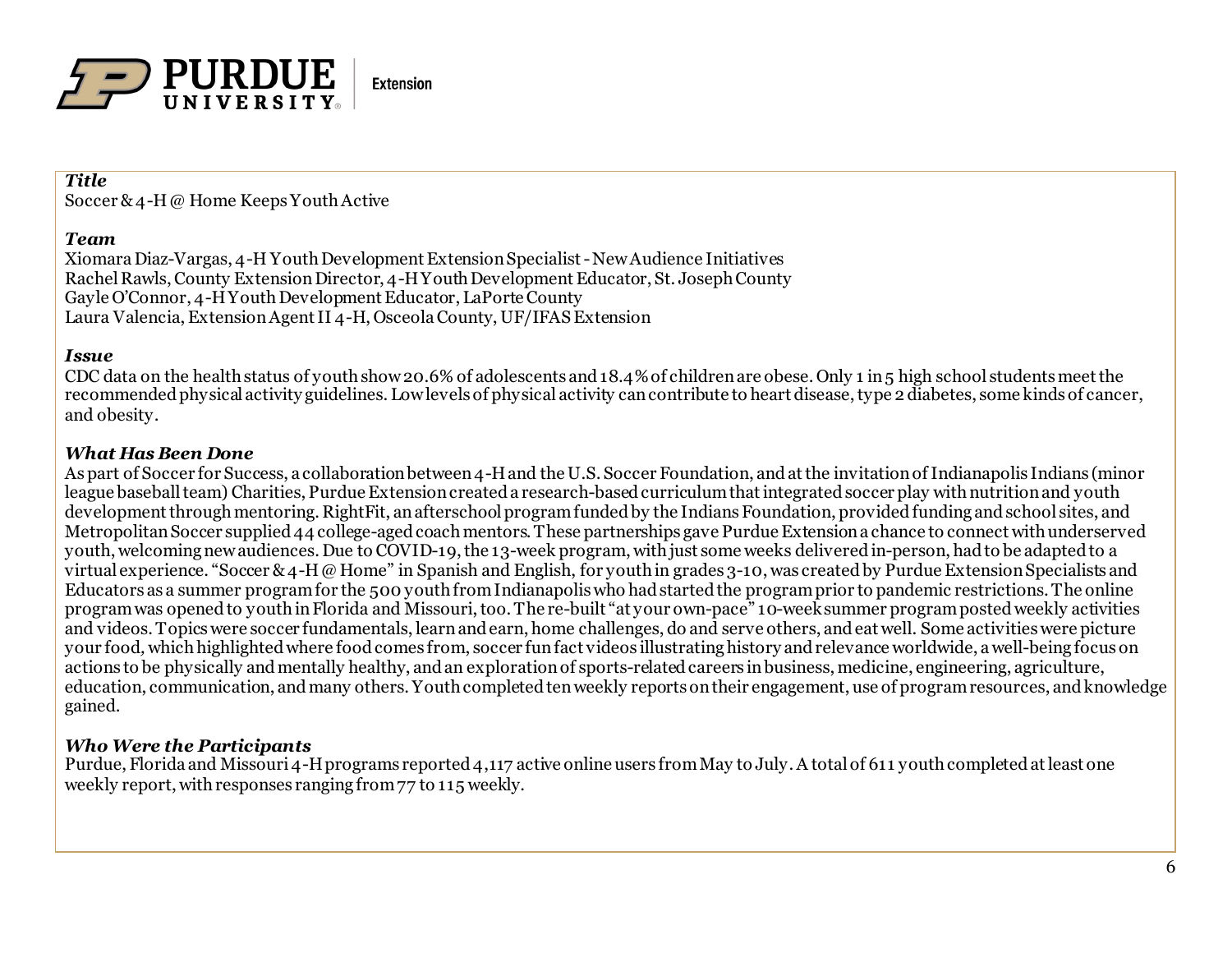

#### *Results*

Youth reported they had learned ten facts related to soccer sports history (99%), at least eight new opportunities available in the 4-H program (92%), at least seven techniques that promote well-being (92%), how to prepare eight new healthy recipes (91%), at least eight careers related to the sports industry (89%), and ten facts related to food production and agriculture (87%). Soccer & 4-H @ Home was selected to be available on the National 4-H Council site and is the only bilingual program. Participating youth benefited from this program that kept them physically active and helped them learn healthy eating and cooking skills during pandemic social restrictions.

## *Title*

Get WalkIN' Participants Increase Their Physical Activity for Health

#### *Team*

Stephanie Woodcox, Assistant Program Leader for Purdue Extension, College of Health & Human Sciences Elizabeth Richards, Associate Professor, School of Nursing, College of Health & Human Sciences Health & Human Sciences Educators

#### *Issue*

CDC data indicate most Americans are not meeting physical activity guidelines. Physical inactivity is directly related to prevalence of obesity in adults and youth. In 2017, Indiana adults (68%) were considered overweight or obese and 46% self-reported not meeting physical activity guidelines. Walking is an easy way to start and maintain a physically active lifestyle. Walking is accessible to almost anyone, does not require specific skills or abilities to perform, can be performed alone or with others, and is adaptable (i.e., can be performed at any chosen intensity, and is inexpensive). Participation in regular physical activity decreases the risk of coronary heart disease, hypertension, type 2 diabetes, osteoporosis, depression, obesity, breast and colon cancers, and falls in older adults.

### *What Has Been Done*

Purdue Extension provides physical activity education for adults and ways to increase walking behaviors with Get WalkIN'. This program is a twelve-week series delivered via e-mails sent twice weekly for weeks 1-4 and once a week for the last 8 weeks. Topics are benefits of exercise, how to overcome barriers, principles of self-efficacy, social support, goal setting, walking locations, and relapse prevention. During Get WalkIN', Extension educators help motivate participants to make simple changes to their daily routine that can improve their physical activity and overall health and well-being.

## *Who Were the Participants*

Get WalkIN' was delivered 26 times reaching 682 individuals. Participants were female (92%), middle age (50+ years), and white (95%).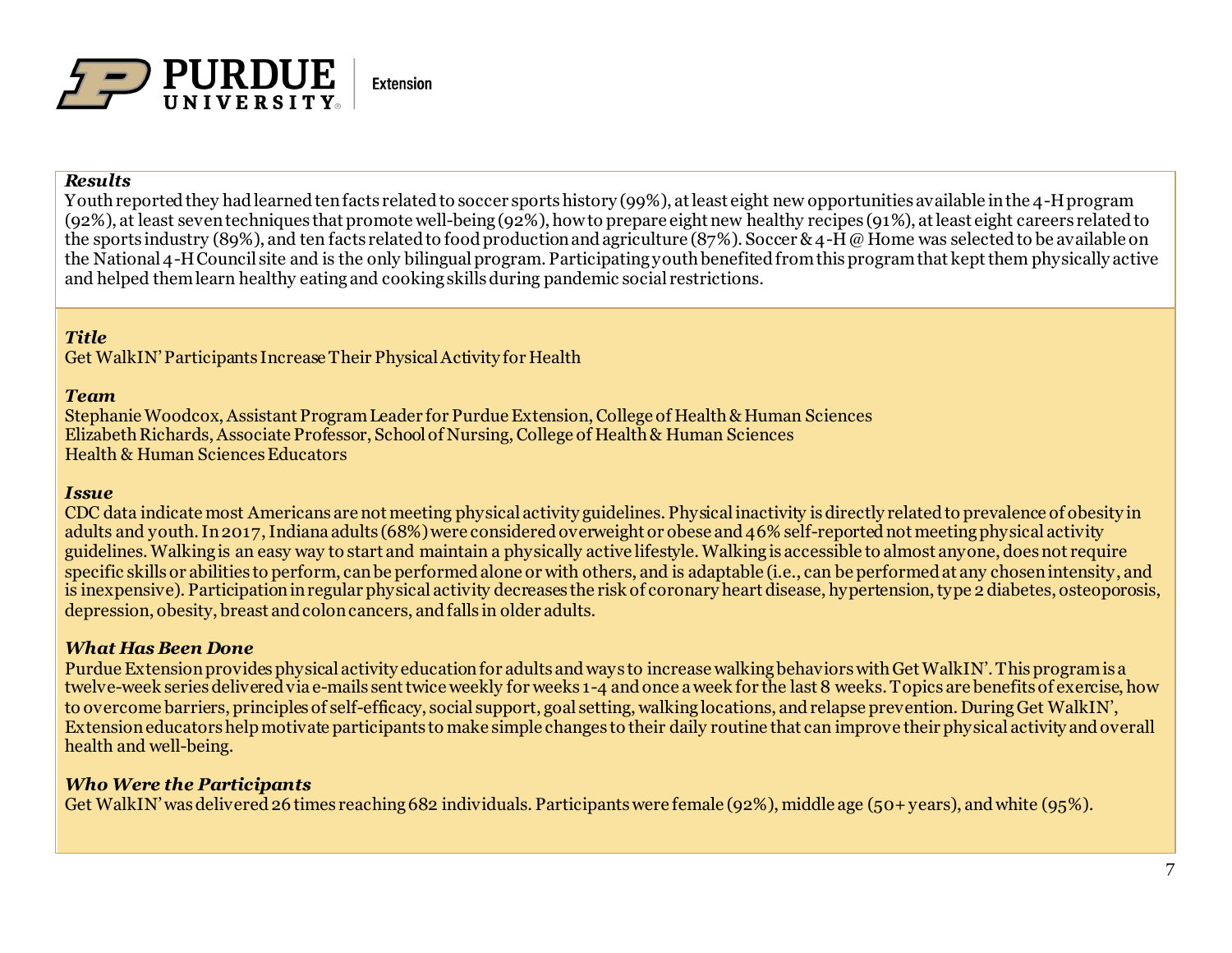

#### *Results*

At baseline, participants reported walking an average of 146.2 minutes per week, and this increased to 310.3 minutes at post-program. At baseline, 28% met national physical activity guidelines and this increased to 92% at post-program. Participants reported an average of 297.0 minutes of walking per week during the program and 73% reported meeting physical activity guidelines. At baseline, participants reported a 5 point self-efficacy score of 2.96 which increased to 3.44 post-program. Social support from friends and family on a 5-point scale was 2.48 at baseline and increased to 3.05 post-program. Participant feedback indicated intervention emails were easy to read and understand (4.5 out of 5). Participants reported email frequency was acceptable and receipt of emails encouraged an increase in walking. Half of participants reported always reading the emails. Participants reported being highly likely to continue to use the information they learned from the program. Results show that as a result of Get WalkIN', participating adults increased their walking and overall physical activity behavior, which are positive factors for their health and weight.

## *Title*

North Central Climate Collaborative (NC3): Intention to Act to Address Climate Change for Farm, Operation, Family, or Community

### *Team*

Hans Schmitz, Agriculture & Natural Resources Educator, Posey County Austin Pearson, County Extension Director, Agriculture & Natural Resources Educator, Tipton County Melissa Widhalm, Operations Manager, Purdue Climate Change Research Center Beth Hall, Director, Indiana State Climate Office Jeffrey Dukes, Director, Purdue Climate Change Research Center, Professor of Forestry & Natural Resources and Biological Sciences Laura Edwards, State Climatologist, South Dakota State University Aaron Wilson, Climate Specialist, Ohio State University Extension Monica Jean, Extension Educator, Michigan State University Extension Peter Tomlinson, Associate Professor, Kansas State University

### *Issue*

Climate dictates what crops grow where, how water resources are distributed, and how storm water infrastructure is built. Climate change threatens communities and farms accustomed to a certain amount of annual precipitation, sunny days, or winter snowpack. Extension is uniquely positioned to educate our clientele on potential adjustments needed for climate changes, but many colleagues lack the education needed to teach about climate change. As a result, Extension has very little climate change training available.

## *What Has Been Done*

North Central Climate Collaborative (NC3), included Extension professionals from the 12-state region to increase the flow and usability of climate information for Extension, farmers, natural resource managers, communities, families, and youth. A white paper was produced on the status of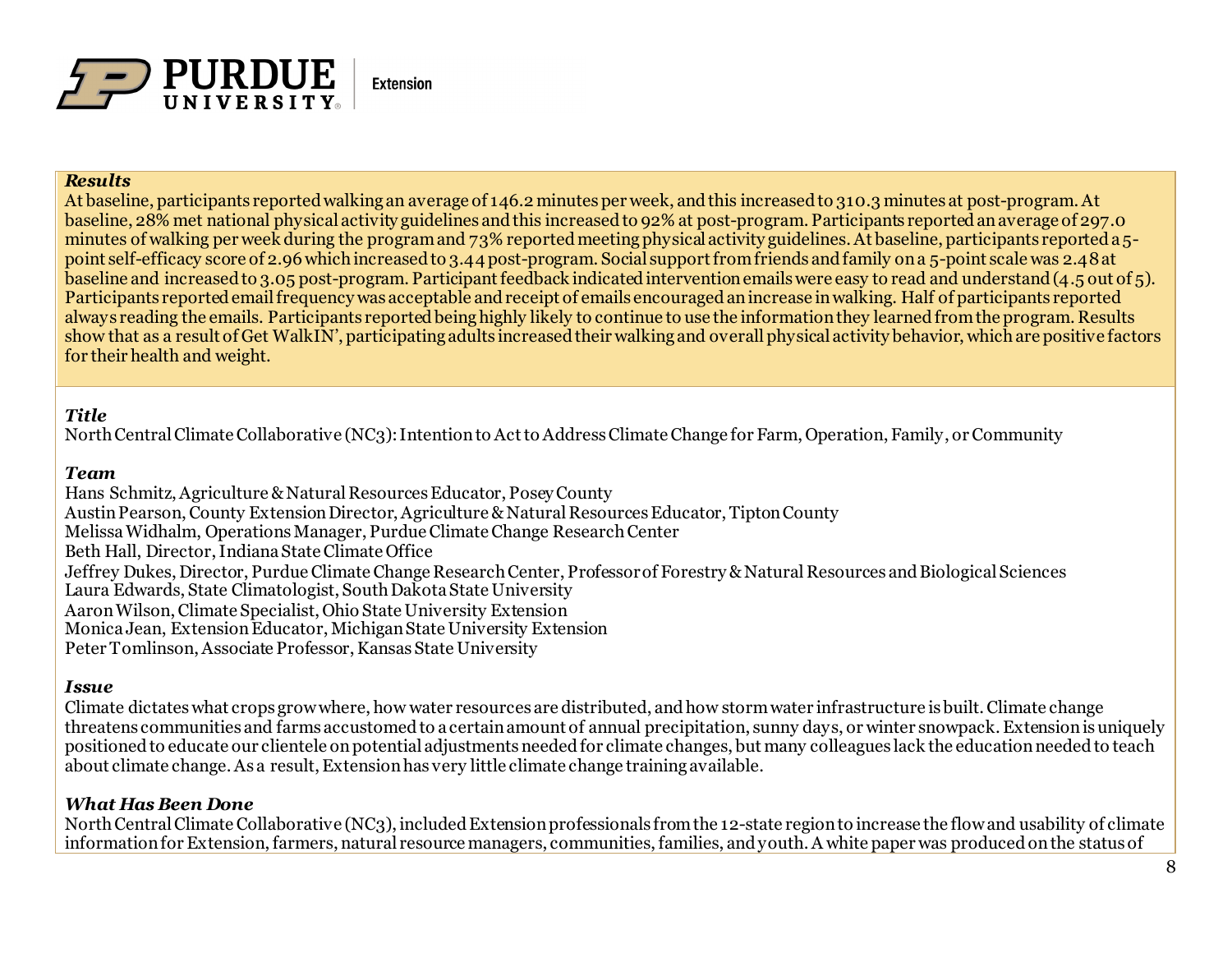

climate programs. Nine training webinars were presented in the first years, then bi-monthly webinars were started to build available climate change training. In addition, NC3 members presented climate topics to legislators, consumers, and clientele in their states. Two professional development trainings were provided for Extension professionals and partners. A website, https://northcentralclimate.org/, was created to house educational content for anyone wanting to learn more about climate issues.

In Indiana, a needs assessment by Purdue Extension, Purdue Climate Change Research Center, and Indiana State Climate Office determined interest in understanding science behind climate change, tips for finding and interpreting trusted climate data, understanding Indiana-specific climate change trends and impacts, and best practices for effective climate change communication/dealing with science skeptics. As a result, a six-session webinar series was implemented virtually. Educators, Indiana agency representatives, and the general public were invited to attend. Sessions were: 1) What does climate change mean for Indiana? 2) Back to Basics – The Science Behind Climate Change, 3) What Do Historical Observations Tell Us About Indiana's Climate? 4) Climate Change Myth-Busters, 5) Tips for Tough Conversations, and 6) The Climate is Changing – Now What?

## *Who Were the Participants*

The NC3 website averages 220 views per month. NC3 webinars have had over 1,000 participants with 680 additional views on the website or YouTube. This Indiana series was attended by 967 participants and recorded videos were accessed by 420. Of the 62 educators, 37 were interested in providing training and 25 were not comfortable presenting climate-related material.

### *Results*

NC3 webinar participants (99%) reported learning something new and two-thirds reported an interest in sharing the information. The gain in confidence in speaking about climate change result showed as the lowest measure across all sessions. Some 380 participants increased knowledge, skills or attitudes about sustainable agriculture topics, practices, and strategies, and 356 agriculture professionals intend to use the knowledge they learned. Nearly all Indiana professional development participants (86%) reported that as a result of their training, they were more comfortable providing programs on climate and climate change issues. A majority (60%) reported intention to offer more climate education programs and 40% will recommend changes to agricultural operations. For individual session post-surveys (ranging from 35-96 respondents), results showed three-fourths or more had gained climate change information, felt more confident implementing or sharing, or planned to use it. In the end-of-series survey (n=30), participants (87%) would recommend to others "Talking Confidently About Climate Change in Indiana and Beyond", and two-thirds felt the series increased their confidence discussing climate change. A participant wrote, "Framing discussion is so important in talking confidently, and making the discussion relate to the audience seems effect[ive]". Another respondent felt all topics and speakers were extremely valuable, but "Tips for Tough Conversations" was the most valuable, "I find it hard to know how to correctly approach someone who may have a different opinion, especially on a topic that is so polarizing. I appreciated the techniques and advice on how to talk to others about tough topics." Collaboratively building climate change resources and making them available to Extension professionals, partnering agencies, and the public has been a successful approach to ramping up what people know about climate change. Via professional development, Extension professionals and partners gained knowledge and confidence to share information and instructional programs with the public. And,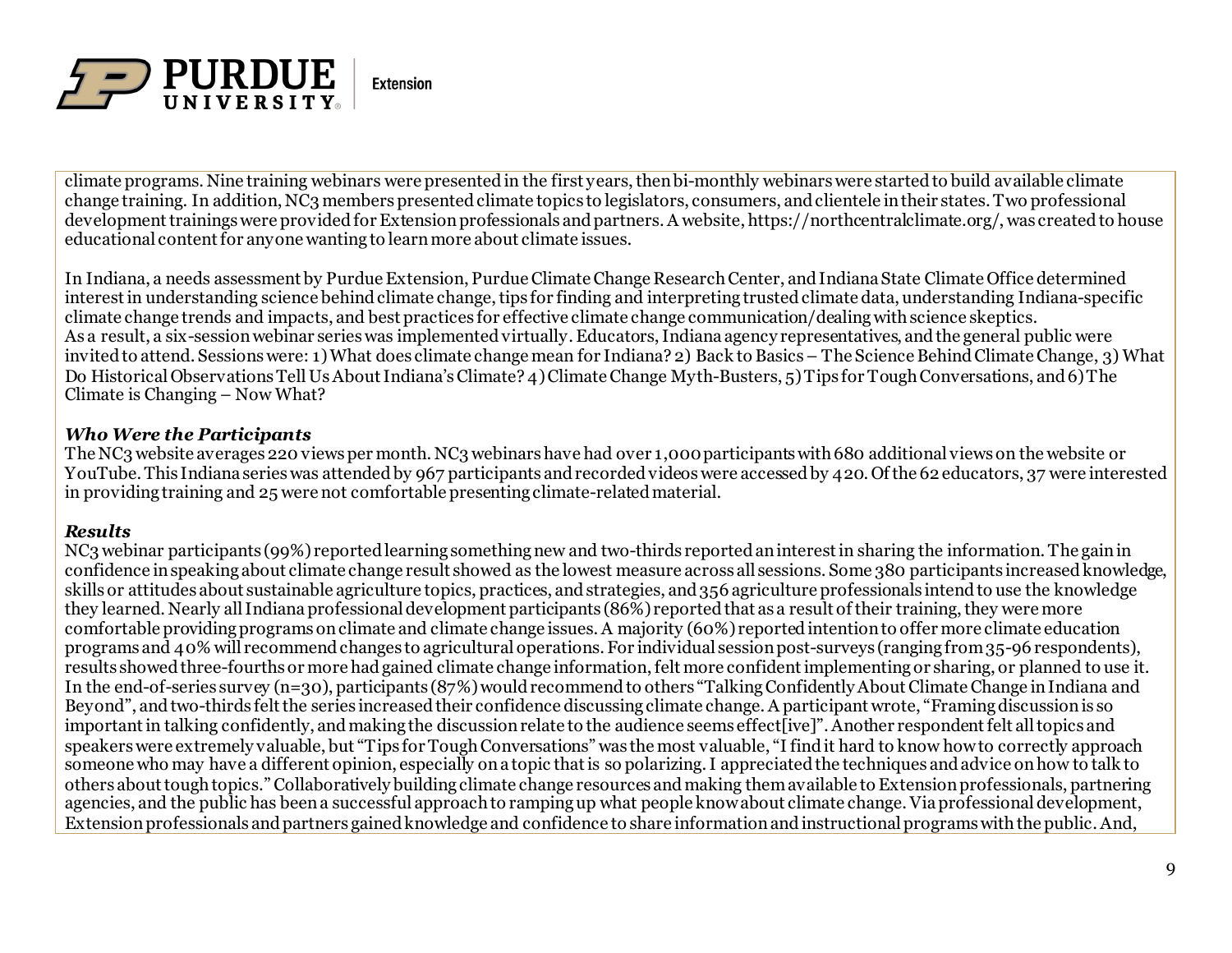

public participants gained knowledge, confidence to discuss, and intended to act regarding climate change for their farm, operation, family, or community.

### *Title*

Indiana 4-H Teens Grow in Leadership

#### *Team*

Steve McKinley, 4-H Youth Development Specialist -Leadership and Volunteerism Jennifer Monarch McGuire, 4-H Youth Development Educator, Tippecanoe County Sthele Greybar, 4-H Youth Development Educator, Elkhart County Rachel Rawls, County Extension Director, 4-H Youth Development Educator, St. Joseph County Kelsey Guadarrama, 4-H Youth Development Educator, Marshall County Karin Gilbert, 4-H Youth Development Educator, St. Joseph County

#### *Issue*

For positive youth development, opportunities for growth are needed in personal mindset (character, growth mindset, persistence, decisionmaking and ethics), social and leadership skills (ability to communicate through multiple methods, value and respect for other cultures), and universal skills (social, emotional, character and leadership skills). Many essential elements needed are positive relationship with a caring adult, inclusive environment, safe environment, engagement in learning, opportunity for mastery, opportunity to see oneself as an active participant in the future, opportunity for self-determination, and opportunity to value and practice service for others.

### *What Has Been Done*

At the 4-H Junior Leader Conference, held virtually over three afternoons, for nine instruction hours. The 16-member Indiana 4-H Junior Leader Council worked with Purdue Extension to plan and implement opportunities for youth to grow personal skills and gain experience for future education and career paths. From the keynote, "Leadership and Laughter," youth learned techniques to overcome challenging situations, stay connected virtually or in person, and build personal leadership skills. Council member pairs prepared and led skill sessions where youth learned about personal leadership, team building, understanding different cultures, and healthy lifestyles. Youth learned from business and industry professionals via online networking. Professionals shared tips about educational and professional development encouraging youth to interact and learn skills to succeed in the workplace. A service project was held one afternoon where youth used an old t-shirt or pair of jeans to create a dog toy to serve as a prototype to share with other youth in their communities to provide toys for local animal shelters.

## *Who Were the Participants*

There were 86 high school youth from across Indiana who joined the Conference.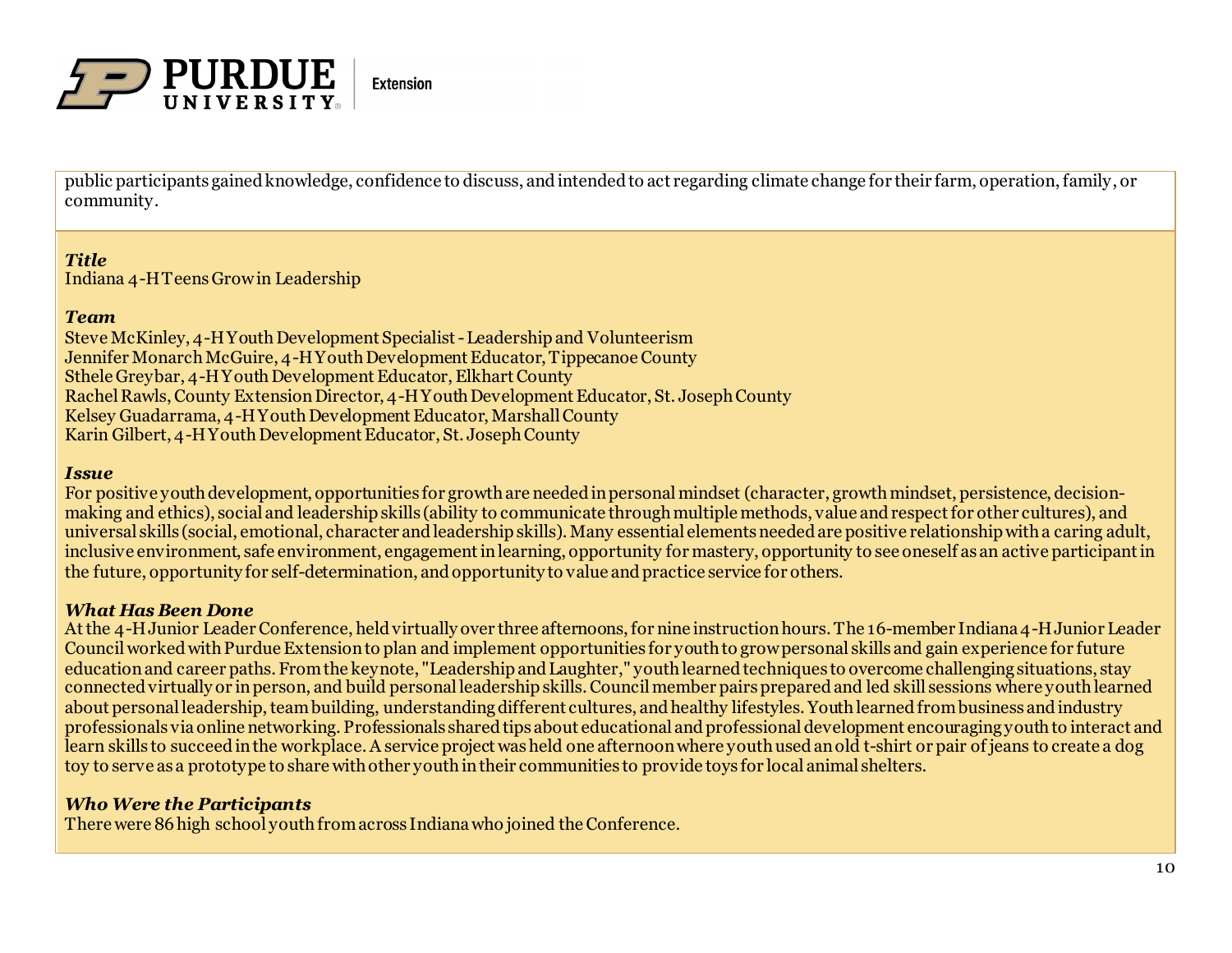

#### *Results*

Youth completed an online survey and shared something they had learned and could use in the future. Youth shared comments about maximizing their 4-H experience. "One thing I learned is how to use my 4-H experience to its fullest potential to serve my community." "I learned how being in 4-H can you help you grow into the career you want in the future." "One thing I learned is how to use my 4-H experience to its fullest potential to serve my community." Youth shared how to make better work habits that will benefit them in their future, better plan and prepare for the future and to incorporate teamwork into their club, lead and leadership types to use, and understand differences and work together. Youth shared about interacting and connecting with people. "One thing I learned is how to communicate with people you don't know that well." "I enjoyed the networking event because we got to learn tricks of the trade and fascinating little tidbits of life advice from each of the sponsors." "I learned how to get people engaged. I will be using the icebreakers that I learned about with my campers next summer!"

Youth wrote thank-you notes to conference sponsors and organizers. "Thank you for giving me this opportunity to learn and grow. This conference gave me a lot of information and tips that I will be able to use in my life." "I would like to sincerely thank all the sponsors for this wonderful and educational experience and talking to us about your careers in agriculture." "I have learned a lot and plan to use this new knowledge in my everyday life. Thank you." Youth wrote thanks for making it a virtual conference. "This was a wonderful experience. It was nice to still be part of 4-H and Jr. Leaders even though it was not in person. Thank you for making sure this happened. It was nice to learn and have fun." As a result of this event, Indiana 4-H Junior Leader Council members and high school youth participants across Indiana developed knowledge and skills for leadership, teambuilding, and interacting with other cultures, and explored opportunities for future education and careers.

## *Title*

Navigating Difference and Cultural Awareness Workshops Build Cultural Competence for Indiana Residents

## *Team*

Kris Parker, Community Development Regional Educator, Northwest District Xiomara Diaz-Vargas, 4-H New Audiences Specialist Samuel Johnson, 4-H Youth Development Educator, Allen County William Horan, County Extension Director, Agriculture & Natural Resources Educator, Community Development Educator, Wells County Marcia Parcell, Health & Human Sciences Educator, Dearborn County Steve Yoder, Community Development Regional Educator, Central District Amy Nierman, District Director, Southeast District Heather VonDielingen, County Extension Director, 4-H Youth Development Educator, Jackson County Bob Bruner, Agriculture & Natural Resources Educator, Clay & Owen counties Tamara Ogle, Community Development Regional Educator, East District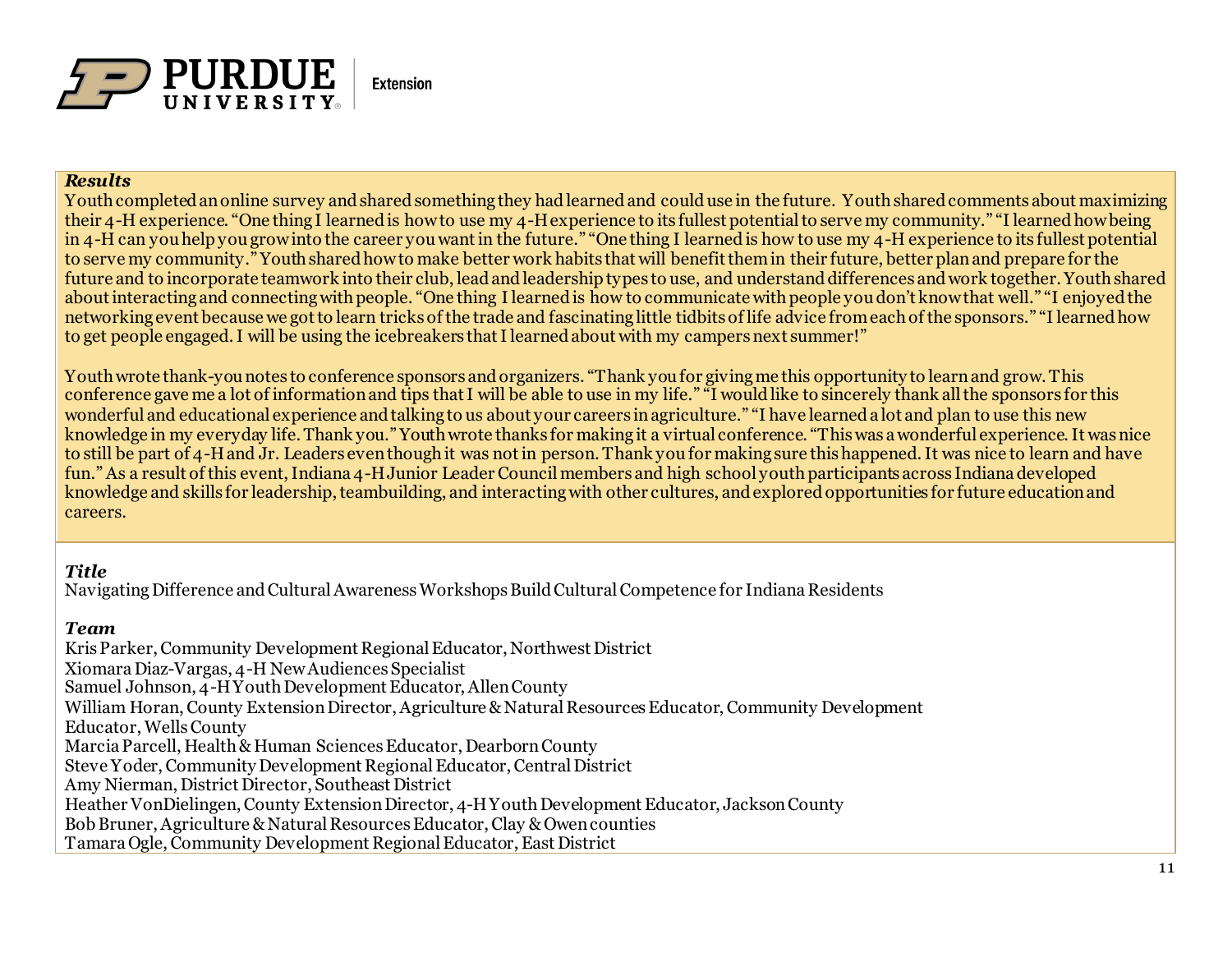

Luis Santiago, County Extension Director, Agriculture & Natural Resources Educator, Daviess County Brittney Schori, Health & Human Sciences Educator, LaGrange County Laurynn Thieme, Agriculture & Natural Resources Educator, Delaware County Amanda Dickson, International Extension Specialist

#### *Issue*

The U.S. has an ethnically diverse population. Dramatic shifts in population have occurred. By 2045, the Census Bureau estimates the U.S. will become a "majority minority" country.

### *What Has Been Done*

Navigating Difference is a cultural competency training developed by Washington State University. Purdue Extension provides the program across Indiana for those who want to deepen their knowledge, skills and appreciation for connecting across diversity with clientele, coworkers and community members. Its five modules include elements from social justice, intercultural communication and organizational development. Purdue Extension also offers a half-day interactive workshop on the first module, cultural awareness. When Indianapolis Public Library System's (IPLS) director of human resources attended, she knew it would help IPLS improve outreach and service to underserved and vulnerable populations, homeless patrons, new immigrants and refugees, low-income families and individuals, and people with disabilities, including mental illnesses. Over three years, all 600+ staff completed the program.

### *Who Were the Participants*

All managers and supervisors (108) completed three-day intensive training and 500 staff built cultural awareness skills in a half-day workshop. Other groups across Indiana completing the training were community leadership programs in seven counties, Retired Senior Volunteer Program (RSVP) and Community School staff.

### *Results*

On post-surveys after the three-day training, 75% of IPLS managers reported increased confidence taking steps to effectively navigate cultural competence. In the last year, 336 cultural competence workshop participants reported increases from before to after the workshop: 78% improved their recognition of how power, privilege, and oppression may affect their work with people from cultures other than theirs, 76% improved how motivated they feelto act to build their cultural competence and 69% improved their understanding of the barriers to intercultural communication. Representatives of these organizations improved their cultural competence, which they may apply in interactions with clients, customers and residents in their communities across Indiana.

*Title* On Local Government COVID-19 Response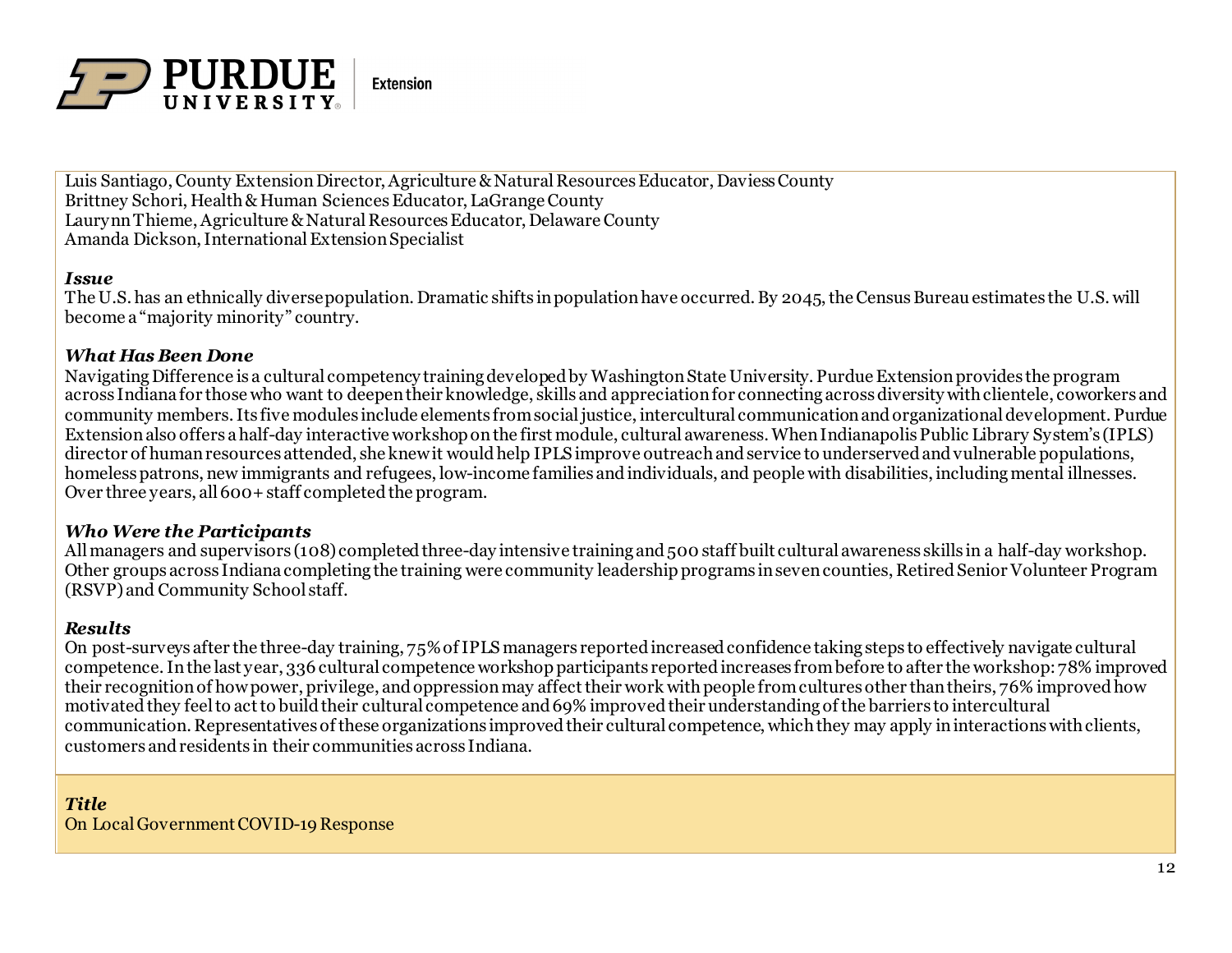

### *Team*

Tamara Ogle, Community Development Regional Educator Mary Foell, Community Development and 4-H Youth Development Educator, LaPorte County Lupe Valtierra, Community Development Educator, Lake County Janet Reed, former County Extension Director, Lake County Kristi Whitacre, Community Development Educator, Vigo County Amanda Mosiman, Agriculture & Natural Resources Educator, Warrick County Cynthia Barber, Community Development Educator, Daviess County Molly Hunt, Interim East District Director, Health & Human Sciences Educator, Delaware County Cheri Brown, County Extension Director, Blackford County Krista Pullen, Community Development and Agriculture & Natural Resources Educator, Cass County

#### *Issue*

In March 2020, over a few days, local governments in Indiana had to quickly respond to COVID-19, including closing buildings, providing services in a modified/virtual way, communicating with communities about the crisis and forecasting how revenues would be impacted. This situation was completely different than anything local officials had dealt with in the past, and it seemed like overnight they needed a whole new skill set to serve their communities. And, social distancing made local officials more isolated and siloed in their town/city, department or county, adding to the difficulty to collaborate with other units/agencies to identify best practices to resolve challenges raised.

## *What Has Been Done*

PurdueExtension provided a central location for local governments as they worked to keep their constituents healthy, safe and well informed. Extension collaborated with Indiana local government associations to provide a website for webinars and resources, to offer seven webinars to fill skill and knowledge gaps in economic outlook, State Board of Account (SBOA) updates, Department of Local Government Finance (DLGF) and SBOA Q&A sessions for townships, crisis communication, programming with online platforms, and navigating grant opportunities.

Purdue Extension hosted weekly COVID-19 roundtable discussions where collaborations and networking opportunities were created among participants. These one-hour roundtables offered a time for regional leaders to meet virtually to share information, questions, and ideas about COVID-19 impacts and responses. Meetings focused on the current operation status of the "Indiana Back on Track" plan, challenges, helpful tips, what to do differently, current county needs, and next big steps. Each week Purdue Extension facilitated discussion between libraries, townships trustees, State Representatives, cities, towns, and others. In some, a state perspective of pandemic impact on local units was provided by State Representatives and to help participants generate ideas about how to address community issues.

### *Who Were the Participants*

Nearly 1,300 local government officials and community leaders participatedin the webinars.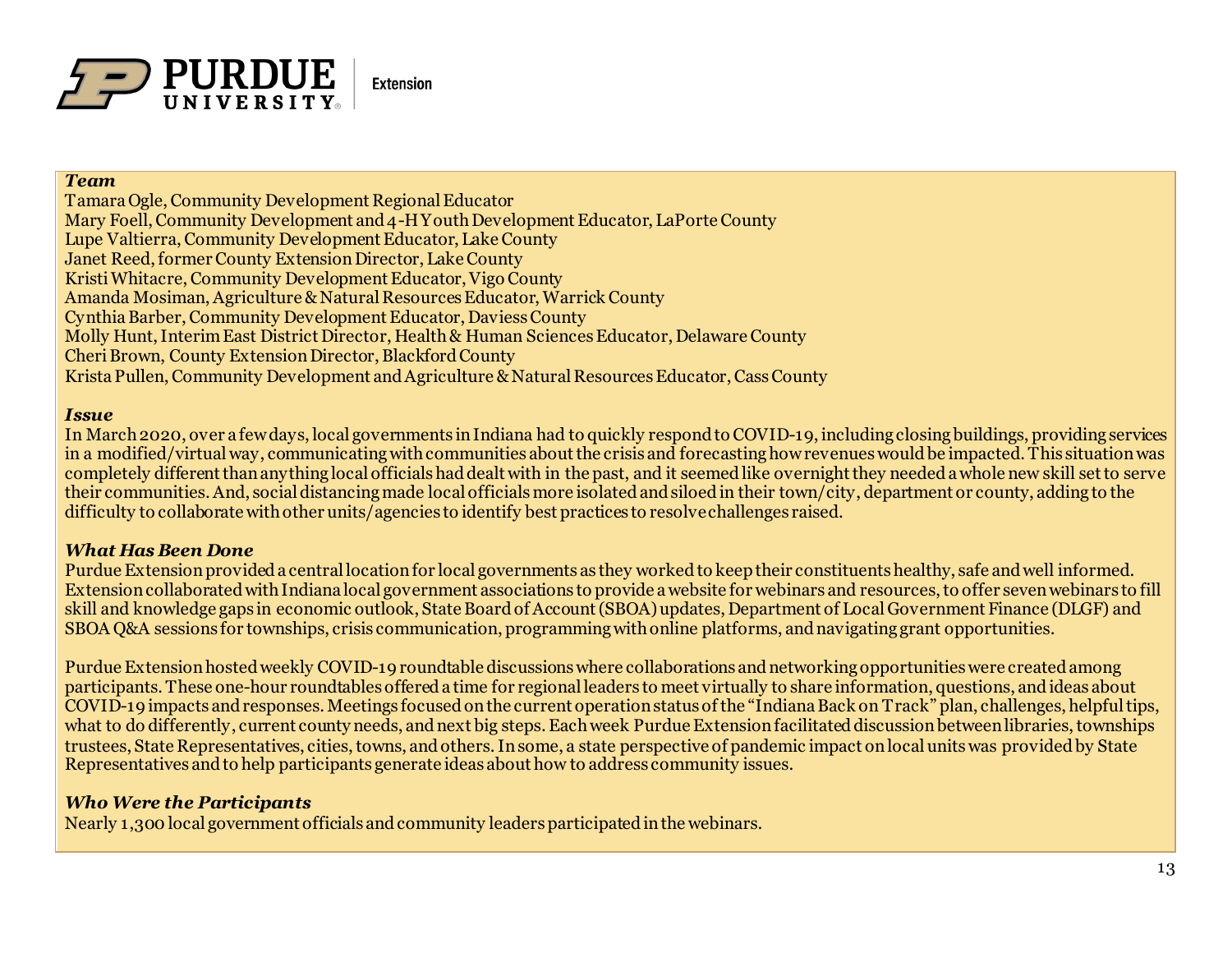

#### *Results*

Participants gained knowledge about topics that helped them address the pandemic. One library participant was particularly grateful for our walk virtually. She planned to quickly implement to continue programs for patrons. Purdue Extension forged new relationships with the DLGF and SBOA providing advice for virtual Q&A sessions and budget workshops. Over 60 participants increased their knowledge on where to get personal protective equipment (PPE) and shared methods to help reduce pandemic spread in public buildings and services. In Northwest Indiana, the group wanted to continue conversations and collaborated with Purdue Extension to restructure. A new forum resulted on leadership development and non-duplicative collaboration opportunities for communities intransition to post-pandemic. In Eastern Indiana, Purdue Extension partnered with Blackford County Economic Development (BCED) to gather information from business owners concerning COVID-19 impacts. Of 21 reporting, 71% reported financial difficulty due to COVID-19 shutdown and half had to furlough employees and/or close temporarily. Also, an assessment was conducted with local officials who identified needs for funding for PPE and other COVID-related expenses. Based on needs, grant applications were submitted to the Indiana Office of Community and Rural Affairs (OCRA) for COVID-19 Relief Funds. OCRA awarded over \$426,000 for PPE, COVID-19 testing, for the local food pantry, and BCED for job retention to assist hardest-hit manufacturers and closed businesses. Purdue Extension provided opportunities for local governments to learn and connect during the pandemic. These efforts helped communities and businesses with information, collaboration and funding during challenging times and economic hardships.

## *Title*

Facing Mental Health and Building Support in Indiana Communities

### *Team*

Tonya Short, Health & Human Sciences Educator, Knox County Curt Emanuel, County Extension Director, Agriculture & Natural Resources Educator, Boone County Stephanie Woodcox, Assistant Program Leader for Purdue Extension, College of Health & Human Sciences Abigail Heidenreich, County Extension Director, Agriculture & Natural Resources Educator, Orange County Andrew Hays, Health & Human Sciences Educator, Gibson County Angela Sorg, Health & Human Sciences Educator, DeKalb County Britt Copeland, 4-H Youth Development Educator, Brown County Brittney Schori, Health & Human Sciences Educator, LaGrange County Bryan Overstreet, County Extension Director, Agriculture & Natural Resources Educator, Jasper County Elisa Worland, Health & Human Sciences Educator, Wayne County Elysia Rodgers, County Extension Director, Agriculture & Natural Resources Educator, DeKalb County Jane Horner, Health & Human Sciences Educator, Cass County Jonathan Ferris, County Extension Director, Agriculture & Natural Resources Educator, Wayne County Kelly Heckaman, Interim East District Director, Agriculture & Natural Resources Educator, Kosciusko County Kelsey Meyers, 4-H Youth Development Educator, Henry County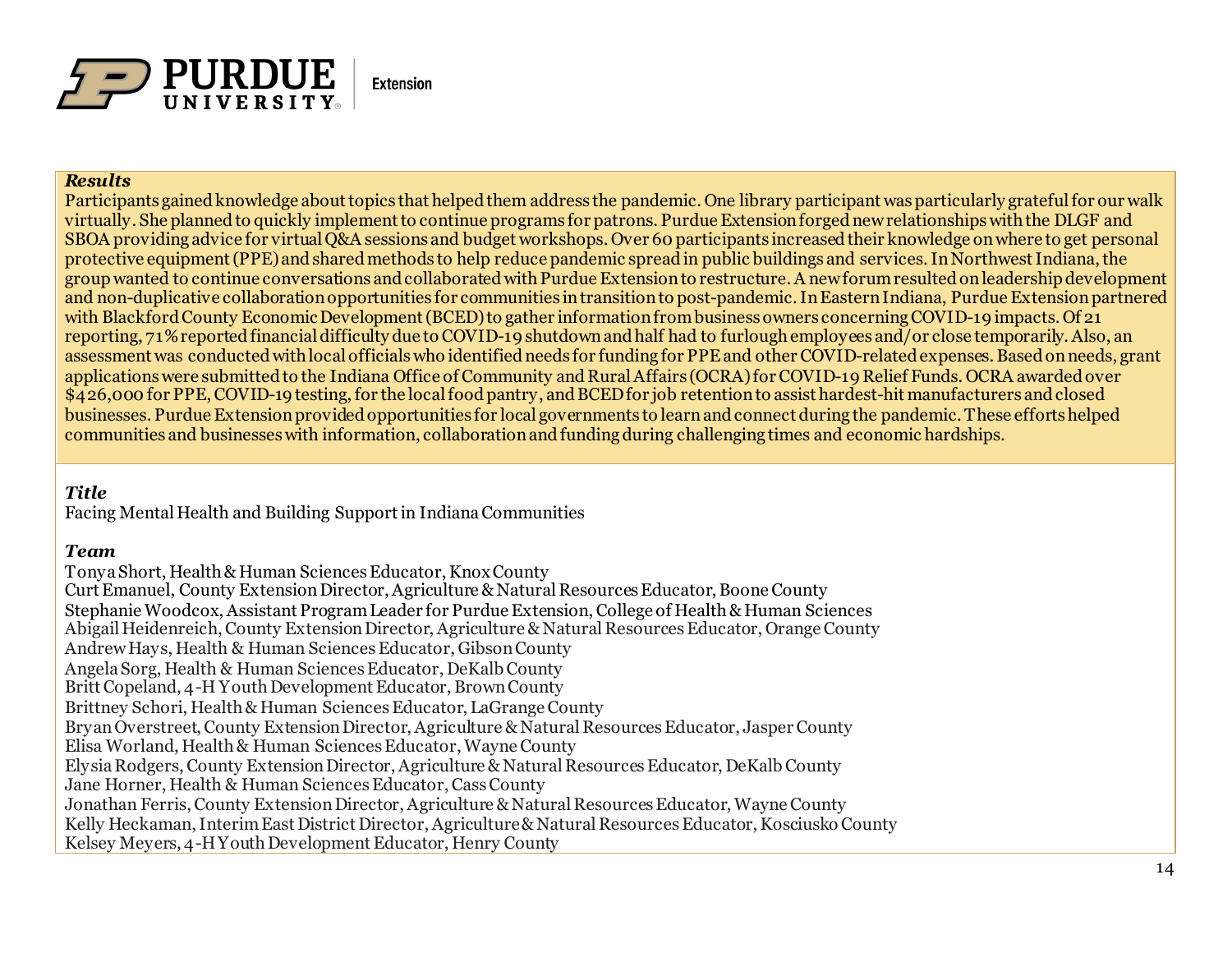

Marcia Parcell, Health & Human Sciences Educator, Dearborn County Rachel Dillhoff, Health & Human Sciences Educator, Adams County Richard Beckort, Agriculture & Natural Resources Educator, Jackson County Robert Kelly, County Extension Director, Agriculture & Natural Resources Educator, Elkhart County Shannon Chipman, County Extension Director, Health & Human Sciences Educator, Ohio County

#### *Issue*

Mental health and substance use issues are widespread concerns and often perceived differently from physical health. This can perpetuate shame and stigma discouraging individuals to seek or accept help. This stigma also affects families and communities. Half of chronic mental health conditions develop by age 14 affecting youth. Farming is chronically plagued with stressors of weather, regulations, input costs, and market prices. Net farm income has declined 71% since 2013 and commodity prices have not exceeded the break-even point for over four years. This increasing financial strain results in chronic stress, anxiety, and depression for farm families and threatens the livelihood and heritage of family farms. The COVID-19 pandemic compounded emotional and financial trauma on farm families and operations.

#### *What Has Been Done*

Purdue Extension provided mental health education. "Youth Mental Health First Aid" is for adults interested in learning about mental health issues affecting youth (ages 12-17) and covers signs and symptoms of mental health and substance use issues, and tools for first-aid level assistance to adolescents experiencing crises. This eight-hour, in-person course includes topics on anxiety, depression, substance use (including opioids), trauma, and deliberate self-harm. Participants learn how to be a resource and provide support to youth at risk for mental health and/or substance-use issues.

Purdue Extension delivered two farm stress management workshops developed by Michigan State University. "Weathering the Stormin Agriculture," a 60-minute workshop, helps farmers and families understand signs and symptoms of chronic stress, builds skills in recognizing and responding to mental health concerns in themselves and others, and shares where to go for more help and resources. "Communicating with Farmers Under Stress," a four-hour workshop, is for agricultural organization representatives and others who work, or interact, with farmers. Lenders, vets, inspectors, breeders, those in seed/feed sales, Farm Bureaus, and many others may have first glimpse if something is amiss with farmers. Others could be health care workers, mental health professionals, and faith leaders, but they may not fully understand stress related to agriculture. Workshop participants learn to recognize signs of stress, and techniques for identifying, approaching and working with stressed farmers.

### *Who Were the Participants*

Youth Mental Health First Aid was delivered 12 times reaching 193 adults. For those reporting (191), participants were female (74%), age 25-44 years old (48%), and Caucasian/White (85%).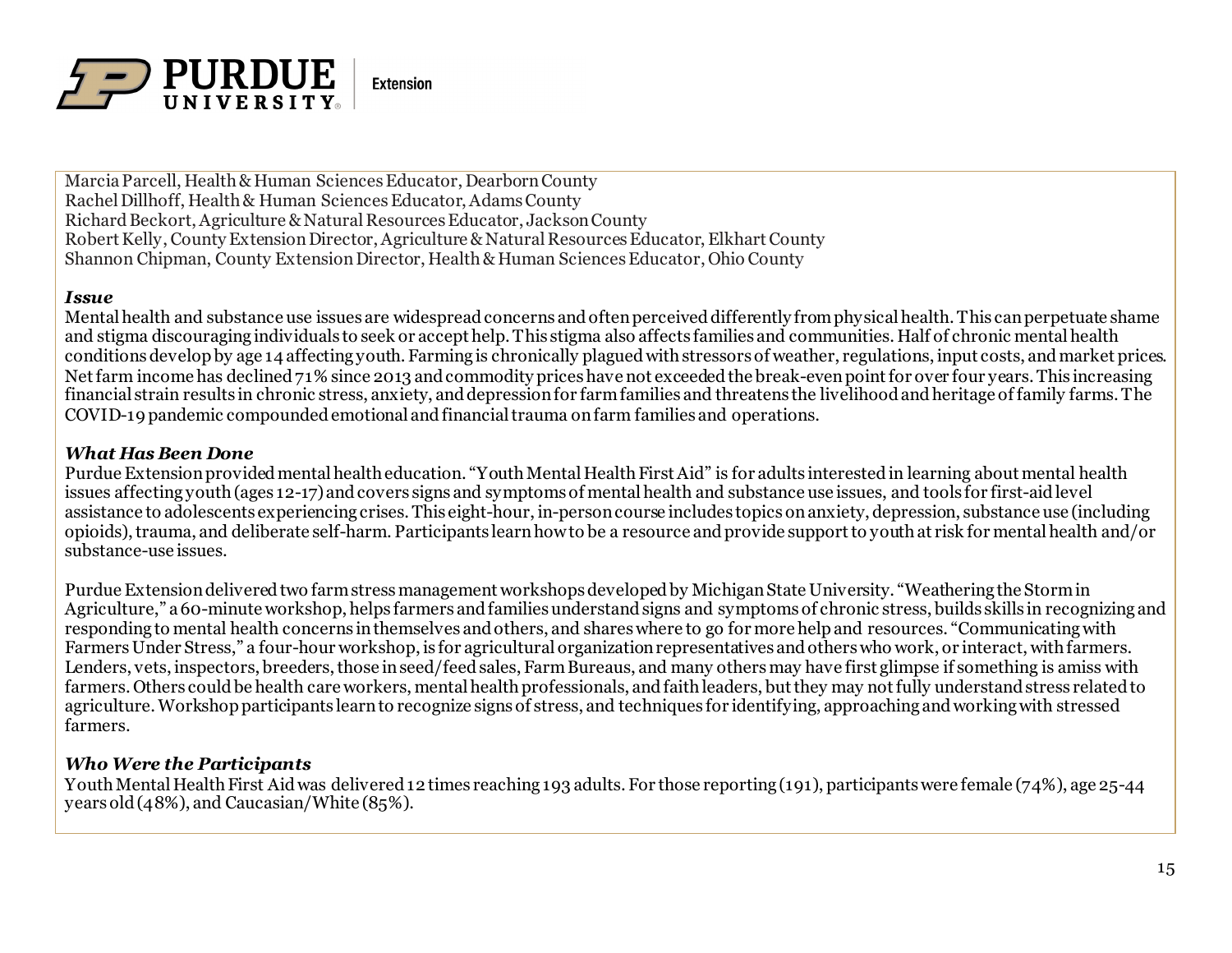

Purdue Extension has delivered 52 farm stress management workshops reaching 1,550. Participants were ages 16 to 82, residing in 89 Indiana counties, including farmers, family members, agribusiness representatives, health professionals, and government agency workers.

### *Results*

"Youth Mental Health First Aid" participants (96%) were confident they could reach out to youth having mental health problems, substance-use challenges or crises, and 94% were confident in recognizing signs of mental health problems, and in asking adolescents whether they are considering killing themselves. Participants indicated, "It is a course that is needed in all schools," "Definitely useful training that will help me in my volunteer role," and "Good info for first responders."

For the farm stress workshops, there were 735 (98% white, 54% male) post-survey respondents. Participants reported an increase in understanding the impact of stress on the body (100%), confidence identifying signs and symptoms of stress in someone (99%), knowing where to send someone for help (99%), confidence communicating with someone experiencing stress (99%), understanding warning signs of suicide (98%) and understanding the current agricultural financial situation (97%). Participants reported learning about the physical impact of stress and the tips for managing stress: "All of the different ways (not just mental) that stress can affect our bodies." "Pay more attention to how stress can affect my body and taking a negative thought and turning it in to a positive (self-talk)." Participants reported learning coping and communication skills. "I learned a good breathing technique that helps release tension and reduce stress." "The suicide information was valuable, because just something not in my vocabulary, so I had no clue how to have that conversation." "How to talk to someone and be positive and be empathetic." "How to approach a stressed farmer and high stress situation on a farm setting." These results affirm the value of training adults who care for and support the mental health of Indiana's youth. As a result of the farm stress workshops, farmers, their families, those in agriculture-related businesses/organizations, and other professionals better understand the physical impact of stress, know tips to manage stress, recognize signs of stress, and know how to approach and talk with those in distress. These gained abilities create a support system for farmers in our Indiana communities.

## *Title*

Indiana Adults Take Control of Their Personal Finances with Where Does Your Money Go?

### *Team*

Naomi Bechtold, Extension Specialist, Family Resource Management Harriet Armstrong, Health & Human Sciences Educator, Bartholomew County Cindy Barnett, former Health & Human Sciences Educator, Whitley County Lori Bouslog, Health & Human Sciences Educator, Vermillion County Lisa Cangany, Health & Human Sciences Educator, Boone County Jay Christiansen, Health & Human Sciences Educator, Vigo County Christopher Fogle, Health & Human Sciences Educator, Decatur County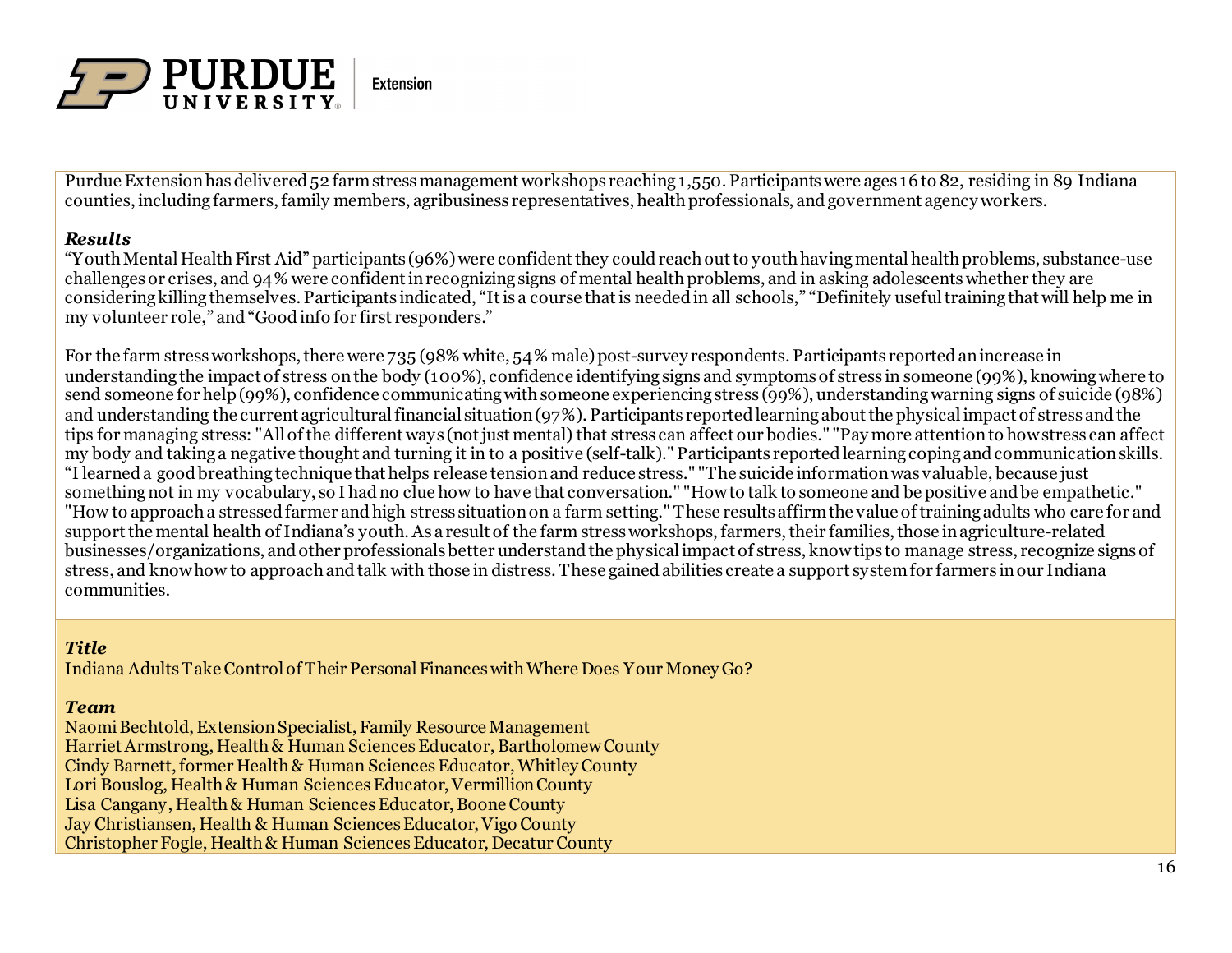

Jaclyn Franks, Health & Human Sciences Educator, Kosciusko County Jo Gilreath, Health & Human Sciences Educator, Warrick County Molly Hoag, Health & Human Sciences Educator, Wells County Molly Hunt, Interim East District Director, Health & Human Sciences Educator, Delaware County Megan Jaspersen, Health & Human Sciences Educator, Perry & Spencer counties Annetta Jones, County Extension Director, Health & Human Sciences Educator, Porter County Molly Marshall, Health & Human Sciences Educator, Jackson County Mindy Mayes, Health & Human Sciences Educator, Wabash County Mandy Medbourn, Health & Human Sciences Associate Educator, Pulaski & Starke counties Daron Monnin, Health & Human Sciences Educator, Randolph County Kelsie Muller, County Extension Director, Health & Human Sciences Educator, 4-H Youth Development Educator, Benton and Warren counties Marcia Parcell, Health & Human Sciences Educator, Dearborn County Susan Peterson, County Extension Director, Health & Human Sciences Educator, Hamilton County Brittney Schori, Health & Human Sciences Educator, Whitley County Marilyn Sink, County Extension Director, Health & Human Sciences Educator, Scott County Demarcus Sneed, former Health & Human Sciences Educator, Madison County Angela Sorg, Health & Human Sciences Educator, DeKalb County Courtney Stewart, former Health & Human Sciences Educator, Monroe County Beth Switzer, County Extension Director, Health & Human Sciences Educator, Hendricks County Gail Wright, Health & Human Sciences Educator, 4-H Youth Development Educator, Parke County

#### *Issue*

According to the Federal Reserve Bank, personal savings rates dramatically increased from 7.5% in April 2019 to 33.5% in April 2020. This dramatic increase is attributed to COVID-19 pandemic economy shut down. In 2018, American households spent 65% of their income for housing and health care. A 2017 survey from CareerBuilder found a large percentage of U.S. workers (78%) living paycheck to paycheck.Workers (25%) do not set aside money for savings and nearly 75% are in debt.

### *What Has Been Done*

Extension Educators in 28 Indiana counties presented "Where Does Your Money Go?" Program modules were also available through Facebook Live and recorded videos. This financial program, delivered via one or two instructional sessions, covers how small purchases add up to large expenses over time and determining "needs" versus "wants." Adults discover their spending leaks (repeatedly spending money incertain areas without thought) and identify financial priorities. They also develop skills to make spending plans (budget) tailored to financial needs and to achieve personal goals.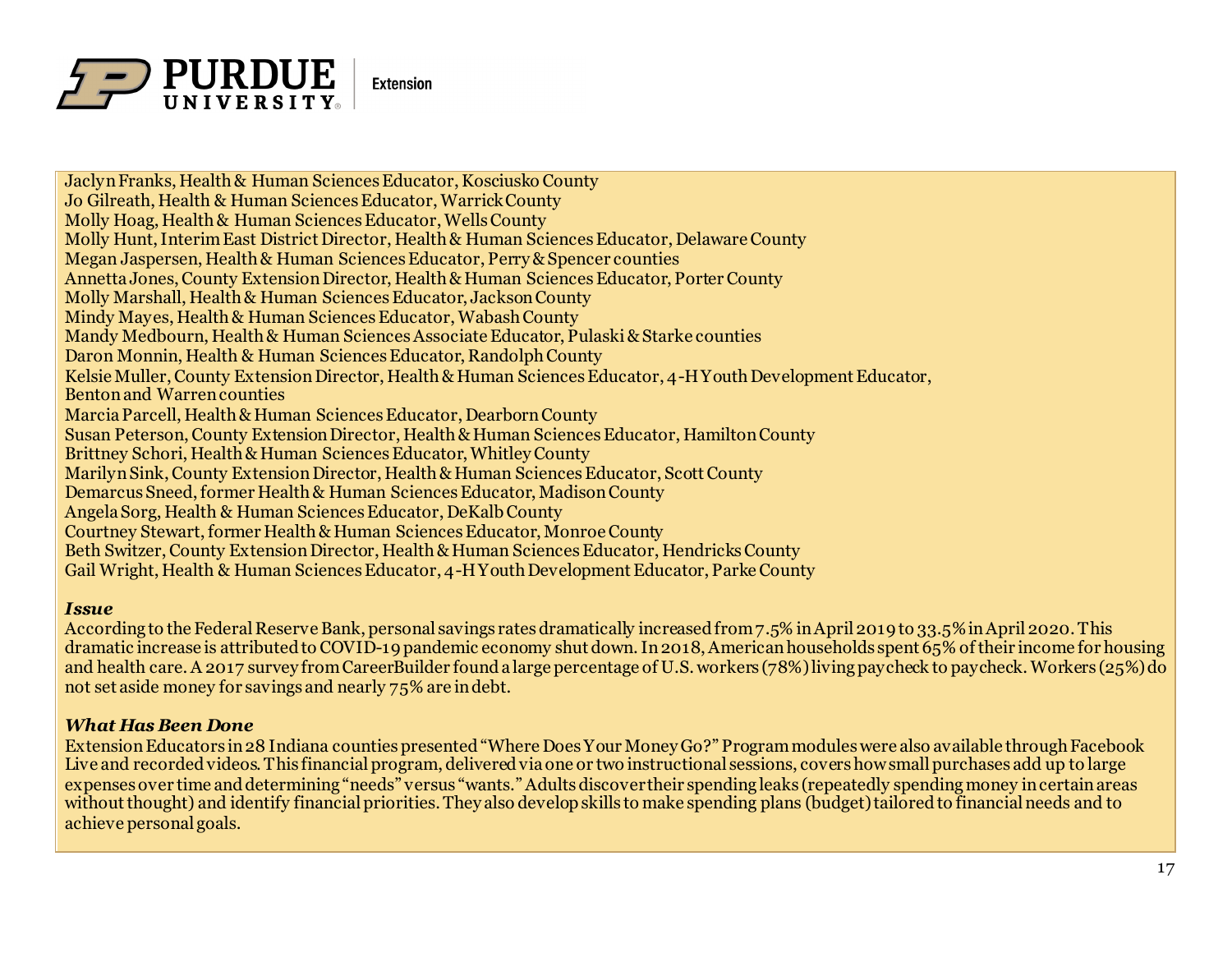

### *Who Were the Participants*

A total of 260 adults attended virtually or in person.

#### *Results*

Most adults (n=243) responded on the session one post-evaluation survey. Results demonstrated an increase in intended behavior change of personal financial management. Over 90% reported they could have more money if they made different spending choices. Over 80% reported they are thinking differently about how they manage their money. Median amount for spending leaks was \$4,413, and adults indicated that money could be used to start saving or pay off bills. Participants stated, "Made me realize things like the fact that making coffee at home is a lot cheaper than purchasing a cup of coffee out every day," and "Absolutely no more pay-day loans and rent-to-own items." After session two, 113 survey respondents indicated they had written a financial goal (81%), found bills easier to pay because of new spending choices (80%), saved money since the first session (48%), and decreased debt since the last session (31%). Responses (n=15) to a three-month follow-up survey found adults had reduced their spending leaks, were managing their money better, and had developed a spending/savings plan. One stated, "I realized how much we were spending/wasting on eating out. We now limit to once a month and save at least \$200/month." Indiana adults and their families are benefiting from the financial skills acquired to help them spend and save money more effectively.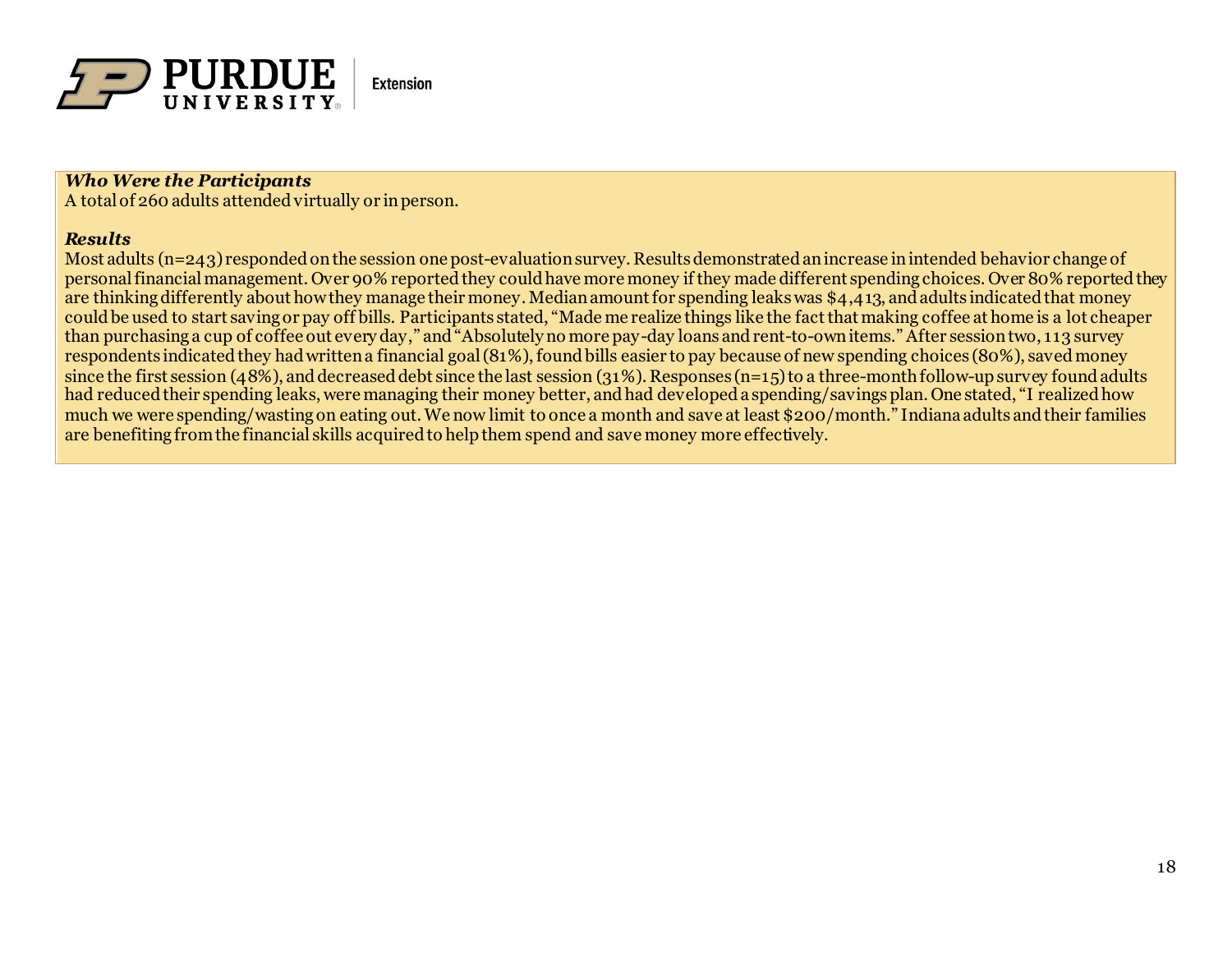

## **Example Impact Statements for Faculty and Extension Specialists (These have edits from theinitial submissions)**

#### *Title*

New Curriculum on Food Safety Training for High School Students Improves Food Safety and Handling Skills

#### *Team*

Yaohua Betty Feng, Assistant Professor of Food Science Hui-Hui Wang, Assistant Professor of Agricultural Sciences Education and Communication

#### *Issue*

Focusing on integrating food safety and career-readiness in food and agriculture science into formal K-12 education programming, Purdue Extension hosted focus group sessions with over fifty science and agriculture high school teachers to identify the academic needs for food safety education, including 1) lack of curricula aligned with the state standards; 2) lack of student interest in such topics; 3) lack of instruction time and resources. In response to these needs, Purdue Extension created a comprehensive extension program called "Food Safety in The Classroom."

### *What Has Been Done*

The curriculum was designed to provide students with fundamental food safety concepts through experiential learning and incorporation of science, technology, engineering, agriculture, and mathematics (STEAM) activities in the context of different careers relatedto agriculture, especially in food science. Further, this study was conducted to evaluate the effectiveness of a food safety educational intervention for changing students' food handling behaviors, and the theory of planned behavior was used to construct factors that contribute to behavior change.

### *Who Were the Participants*

High School students in Indiana participated in the curriculum.

## *Results*

1) Food safety curriculum. Researchers developed a food‐safety‐focused curriculum for high school students aligned with Indiana Academic Standards for Agriculture, Advanced Life Science: Food. A panel of experts in the field of education evaluated the curriculum through three rounds of surveys containing questions related to six curriculum assessment topics. Experts rated the degree to which they agreed with statements about the curriculum using a 5‐point Likert scale and multiple‐choice questions. At the conclusion of the study, the cost to purchase materials for cooking labs was the only identified barrier to curriculum incorporation (62.5%). Experts agreed that the curriculum addressed academic standards (100%), was engaging for students (100.0%), was easy for teachers to use (89.5%), and successfully incorporated STEAM (100.0%), experiential learning (89.5%), and career‐education (78.9%).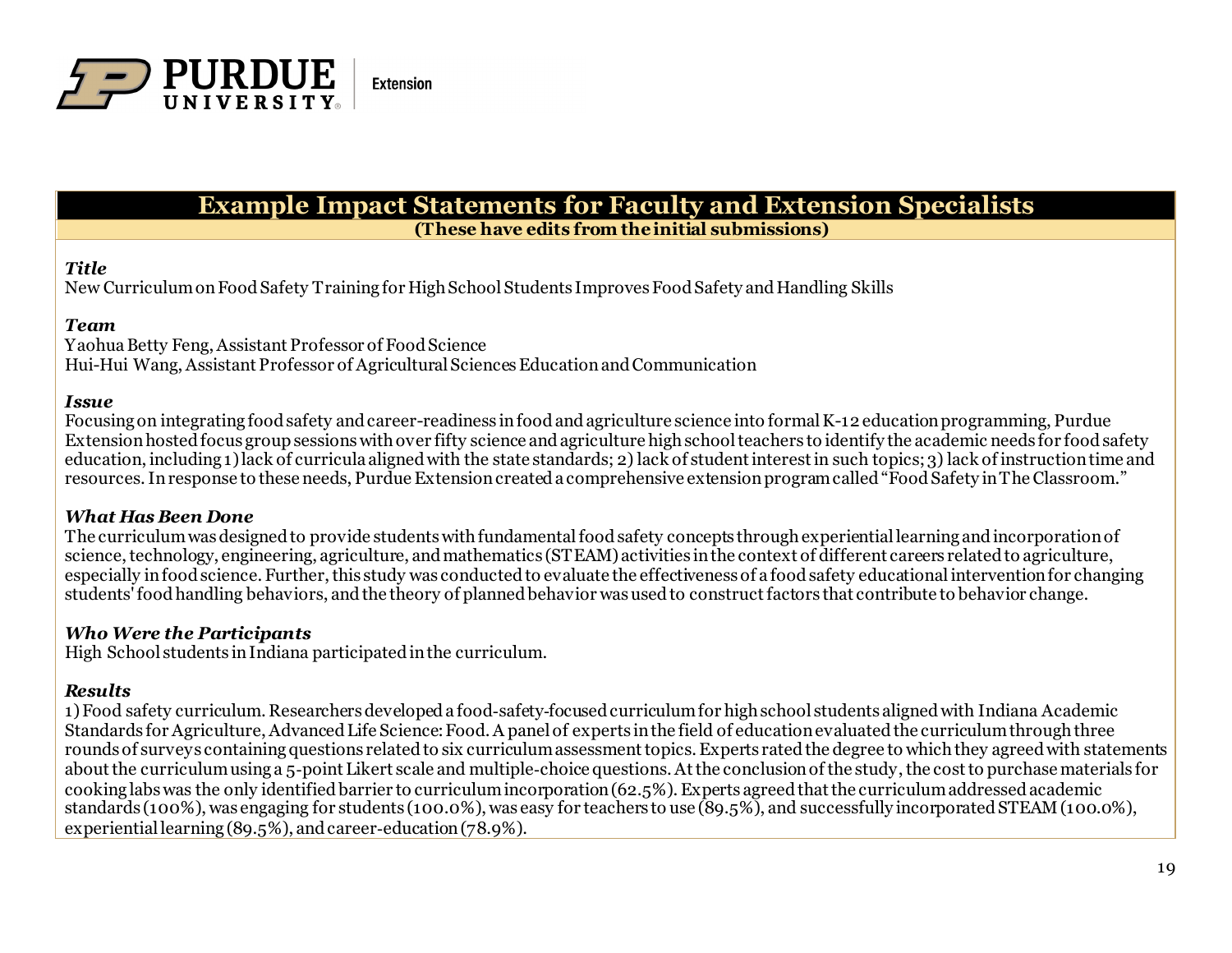

2) Observational evaluation of curricula on students' food safety and handling skills. A combination of stationary and wearable (GoPro) cameras was used to observe the food handling practices of high school students in key areas, including food thermometer use, hand washing and hand drying, glove changing, and environmental cleaning. The percentage of correct food handling techniques was measured categorically, and the number of groups who complied with thermometer use and environmental cleaning guidelineswas recorded. The percentage of students using correct hand washing, hand drying, and glove changing techniques significantly increased in the post-observation cooking session. However, the percentage of correct hand washing and glove changing events remained <50% for certain subcategories: hand washing time (38%), hand washing after handling raw produce (36%) and touching skin (20%), changing gloves after gloves became contaminated or torn (47%), andwashing hands between glove changes (15%). The food safety curriculum will enhance the health and wellbeing of our communities (e.g., homes, fast food, restaurants, etc.) while providing STEAM-incorporated educational content into high school classrooms.

## *Title*

On-Farm Readiness Reviews and Mock Audits Keep Producers in Business

## *Team*

Scott Monroe, Food Safety Extension Educator Amanda Deering, Clinical Associate Professor of Food Science

## *Issue*

Passage of the Food Safety Modernization Act (FSMA) and the Produce Safety Rule by FDA represents the first time produce growers have been subject to regulation. Growers covered by the Produce Safety Rule must demonstrate compliance with the regulation to produce fruits and vegetables without undue risk of product contamination. The Indiana State Department of Health (ISDH) began inspections of produce farms in 2019.

## *What Has Been Done*

Responding to produce grower needs for guidance to insure farm compliance with regulation, Purdue Extension set up the On-Farm Readiness Review (OFRR), developed by the National Association of State Departments of Agriculture (NASDA). Program delivery was a collaborative effort of Purdue Extension, Indiana State Department of Agriculture (ISDA), and ISDH. The service is free and grower participation voluntary and confidential. Growers request an OFRR by contacting ISDH. A team of representations from all three agencies (which includes the ISDH inspector who will be doing the farm's inspection) visits the farm for a two-hour interview and tour. The team observes growing conditions, harvesting practices, packinghouse operations, water sources, and discusses common food safety touch-points. At the end of the review, the team provides suggestions to improve food safety practices. Afterwards, educational materials and resources are provided to the grower to assist with solutions to achieve compliance.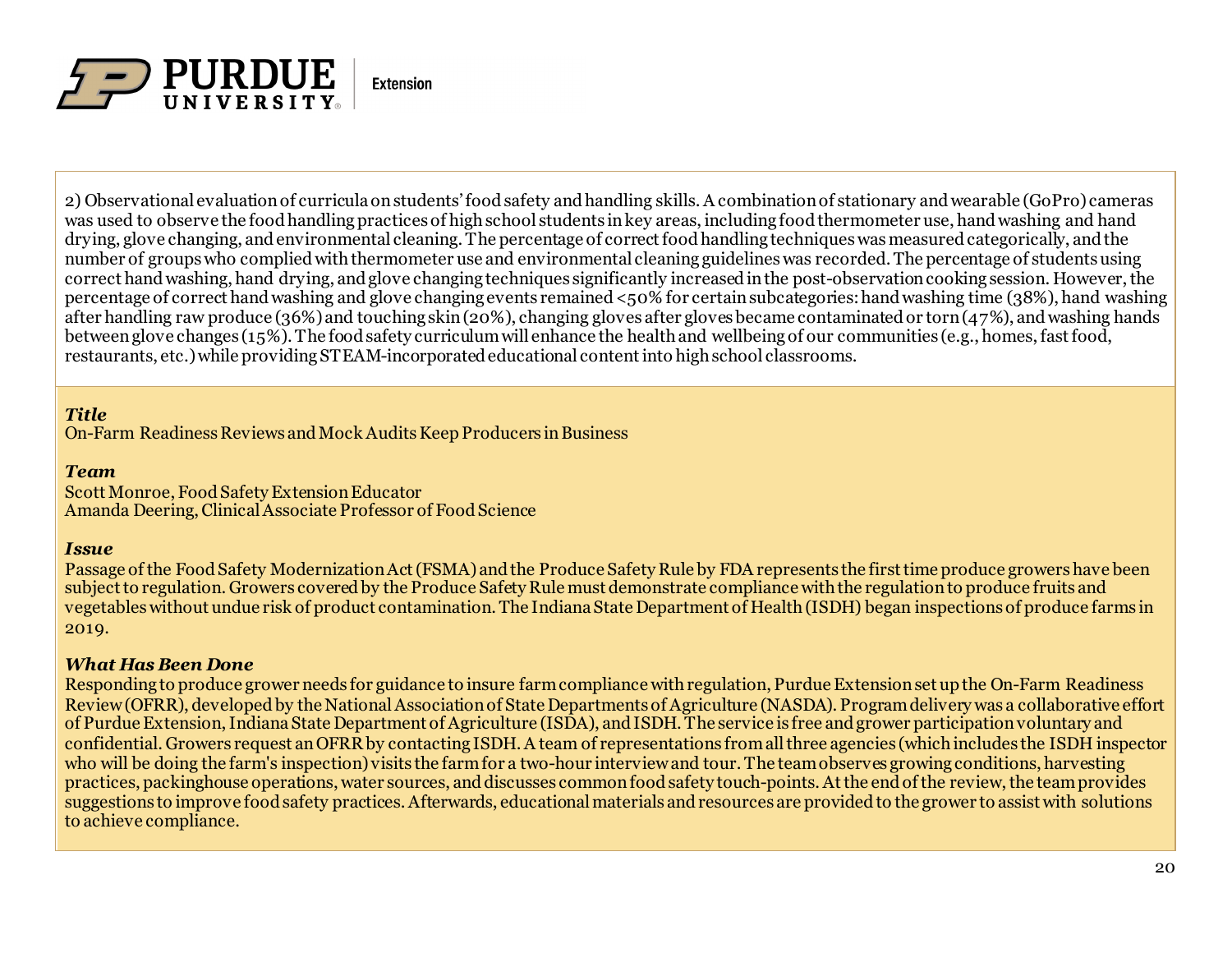

A total of 17 OFRR's were conducted. For all reviews, growers received recommendations aimed at strengthening their food safety programs and/or bringing them into compliance. For producers who are moving into wholesale or increasing sales, Purdue Extension conducts Mock Audits to growers to prepare for third-party audits (a buyer-driven industry requirement). Helping growers pass audits assists them in gaining access to new or additional markets. Six Mock Audits were completed in 2020.

During the pandemic, OFRRs and Mock Audits did not resume until July. Precautions were taken with team members wearing face coverings, maintaining a distance of six feet, and meetings and discussions being held outside where adequate space for separation existed.

### *Who Were the Participants*

There were 23 produce operations in Indiana that participated.

### *Results*

Since ISDH produce farm inspections began in 2019, all inspected farms that had completed the OFRR were in compliance. All producers who had Mock Audits conducted passed their official industry-required audit and moved ahead with the expansion of their operations. Purdue Extension Readiness Reviews and Mock Audits help Indiana produce operations meet regulations and requirements for safe production.

## *Title*

Family Forest Owners Reducing Invasive Plant Spread into Forest Ecosystems: Opportunities and Barriers in the Horticultural Sector

#### *Team*

Zhao Ma, Professor of Natural Resource Social Science Stephanie Snyder, USDA Forest Service Northern Research Station Kristin Floress, USDA Forest Service Northern Research Station Mysha Clarke, University of Florida (former PhD student)

#### *Issue*

Previous studies have shown the majority of U.S. woody invasive plants were introduced by the horticultural sector for landscaping or conservationpurposes.So far, limitedresearchhas beendone to document howfamily forest owners (FFOs) perceive invasiveplants and associatedimpacts onforest ecosystems, andwhat opportunitiesmay existto reduce spreadof invasiveplants.

### *What Has Been Done*

The overall goal of this research was to improve understandingof "Family Forest Owner" (FFO) perspectives oninvasive plants that affect U.S. forest ecosystems andto identify and assesspotential strategies for reducing invasiveplant spreadin forest ecosystems.Activities completed were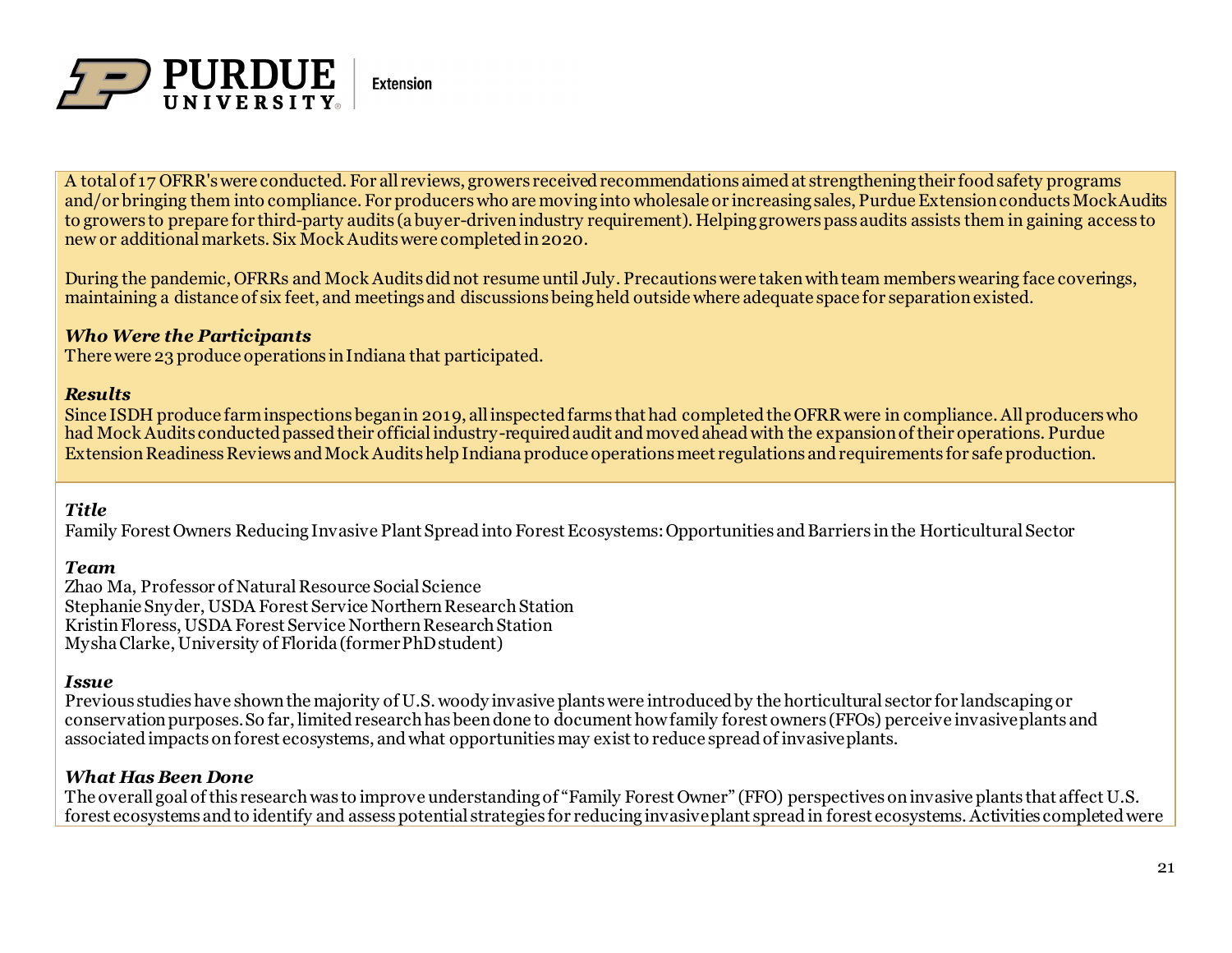

to assess knowledge, attitudes, beliefs and behaviors of FFOs in the North Central Region regarding management of invasive plants; and to identify and evaluate opportunities for and barriers to reduce invasive plants and promoting native plants.

## *Who Were the Participants*

Family Forest Owners in the North Central Regional participated.

### *Results*

FFOs had moderate familiarity with, concernabout, andinterestin invasive plant control onandaroundtheir forest properties.1) Despite lack of confidence inability to manage invasive plants, FFOs had takenactions on the ground, including inspecting their woodlands,talking to their families and other landowners, and removing invasive plants, all without much input from natural resource professionals. 2) Most FFOs relied on self-directed learning and social networks for invasive plant-related information and advice. They had little or no experience, or interest in, interactingwith natural resource professionals. 3) FFOs had greater intentions to manage invasive plantswhenthey perceivedthe problemto be more severe andwhen they felt more vulnerable to invasive plantimpacts, but also when they felt a stronger sense of self-efficacy to address the problem. 4) FFOs who had previous invasiveplant management experience, hada Bachelor'sdegree or higher level of education, owned woodlands for recreational purposes, andwere more subjectto normative socialinfluence and tendedto have greater intentions to manage invasive plants. 5) Talking to others or working with neighbors to remove invasive plants were important predictors of landowner intentions to work collectively. 6) Perceived self-efficacy, perceived need for collective management, social norms, and concerns about invasive plants on neighboringor nearby propertieswere important predictors of landowner intentions to work collectively. Results suggestthatthere is a need for natural resource professionals to refocus efforts ondeveloping communicationstrategies to target specific segments of FFOs, stronger online presence to facilitate self-directedlearning, and partnershipswithnon-profit organizations trustedby FFOs to encourage self-organizationand sharing of informationand resources;perceivedvulnerability, severity, andself-efficacy may be usedto informpotential strategies, programs, and outreach for engaging family forest owners in invasive plant management; and building individual competence and shared concern may facilitate community-ledcollective actionto manage invasive plants. The project produced new insight on FFO knowledge, attitudes, beliefs, andbehaviors with respect to the management of invasive plants and shed light on future opportunities to reduce the spread of invasive plants into forest ecosystems.

#### *Title*

Green Infrastructure in the North Central Extension Region: Building an Equitable and Just Strategy and Workforce

#### *Team*

Kara Salazar, Assistant Program Leader and Extension Specialist for Sustainable Communities Steve Yoder, Community Development Regional Educator, Central District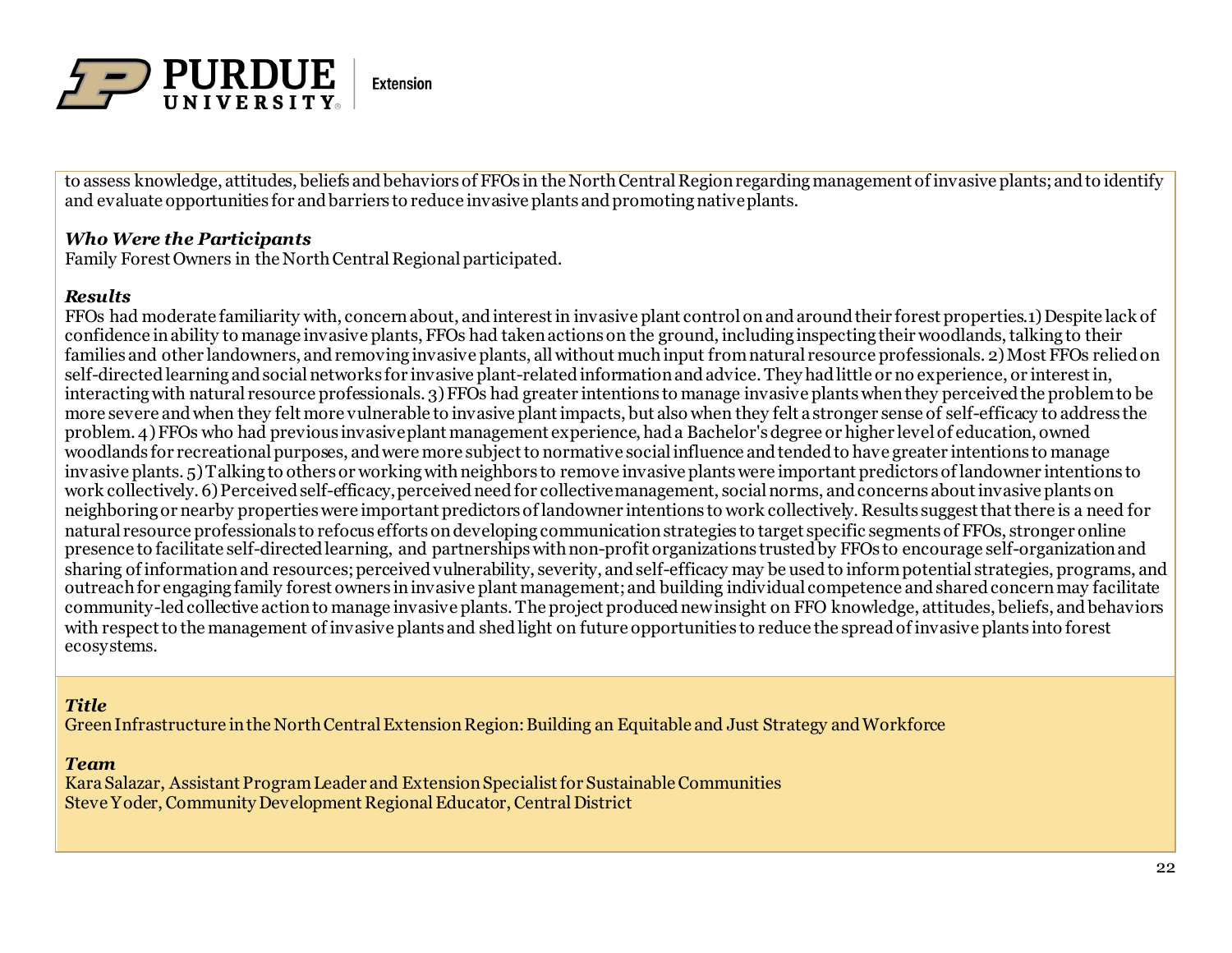

#### *Issue*

Midwest communities are adopting green infrastructure (GI) practices as low-cost ways to update aging stormwater infrastructure and generate social and environmental co-benefits. While community challenges are similar, practices vary considerably. This is particularly true for cobenefits, such as recreation and beautification, where best practices are not well defined. GI distribution throughout communities have major impacts on who benefits. When sited in disadvantaged communities, impacts on local property values lead to displacement of longtime residents. While experts project jobs within GI will grow, communities struggle to provide sustainable careers and build workforces matching population demographics.

#### *What Has Been Done*

GI practices restore or mimic natural hydrological processes. GI captures stormwater at or near where it naturally flows and pools and allows it to be absorbed by soil, plants, or other media. GI allows pollutants from roadways and rooftops to be absorbed in place, improving downstream water quality, and helping control flooding by reducing water volume and speed reaching rivers and streams. To residents, GI looks like parks, gardens, parking lots, and green roofs, and provides important community amenities like recreational spaces and pollinator habitats. Extension, Sea Grant, and other partners, with funding from the North Central Regional Water Network (NCRWN), identified the intersection of social justice, workforce development, and GI programs as a growth opportunity for the twelve-state region. The team completed a needs assessment gathering background data, conducting listening sessions in selected communities, and convening a summit to identify and prioritize successes, gaps, and opportunities. Eighteen listening sessions were led by facilitators with five discussion questions to guide conversations. In Indiana, the Northwest Equitable GI focus group met virtually. To synthesize all regional listening session results and prioritize next steps, the project team coordinated an Equitable GI Summit held virtually because of COVID-19. Presentations by Extension and Sea Grant Networks members, local government officials, and private and public sector subject matter experts provided overviews of work in the region and summarized results and themes from listening sessions. During breakout sessions, Summit participants identified and prioritized barriers and opportunities for communities to add socially just benefits to their GI practices.

### *Who Were the Participants*

For the listening sessions, there were representatives from over 30 communities across nine states. Participants from Northwest Indiana participated in the focus group. Over 100 Summit attendees joined from Extension, Sea Grant, state and local government agencies, nonprofits, and private businesses.

### *Results*

Needs assessment findings provided five recommendations for communities seeking to implement GI programs: 1) Keep it simple to lower installation costs and reduce burden of care over a project's lifetime. 2) Emphasize co-benefits as communities with multiple societal benefits were more successful implementing low-cost GI networks to enhance communities beyond stormwater management. 3) Design GI careers, not GI jobs, to create sustaining careers affording opportunities for advancement. 4) Provide education at every level for government staff, officials, and city planners to implement GI policies, contractors and crews for performance and maintenance, decision-makers for function and value, and K-12 students. 5) Build relationships and establish partnerships for sharing knowledge and resources and providing expanded opportunities.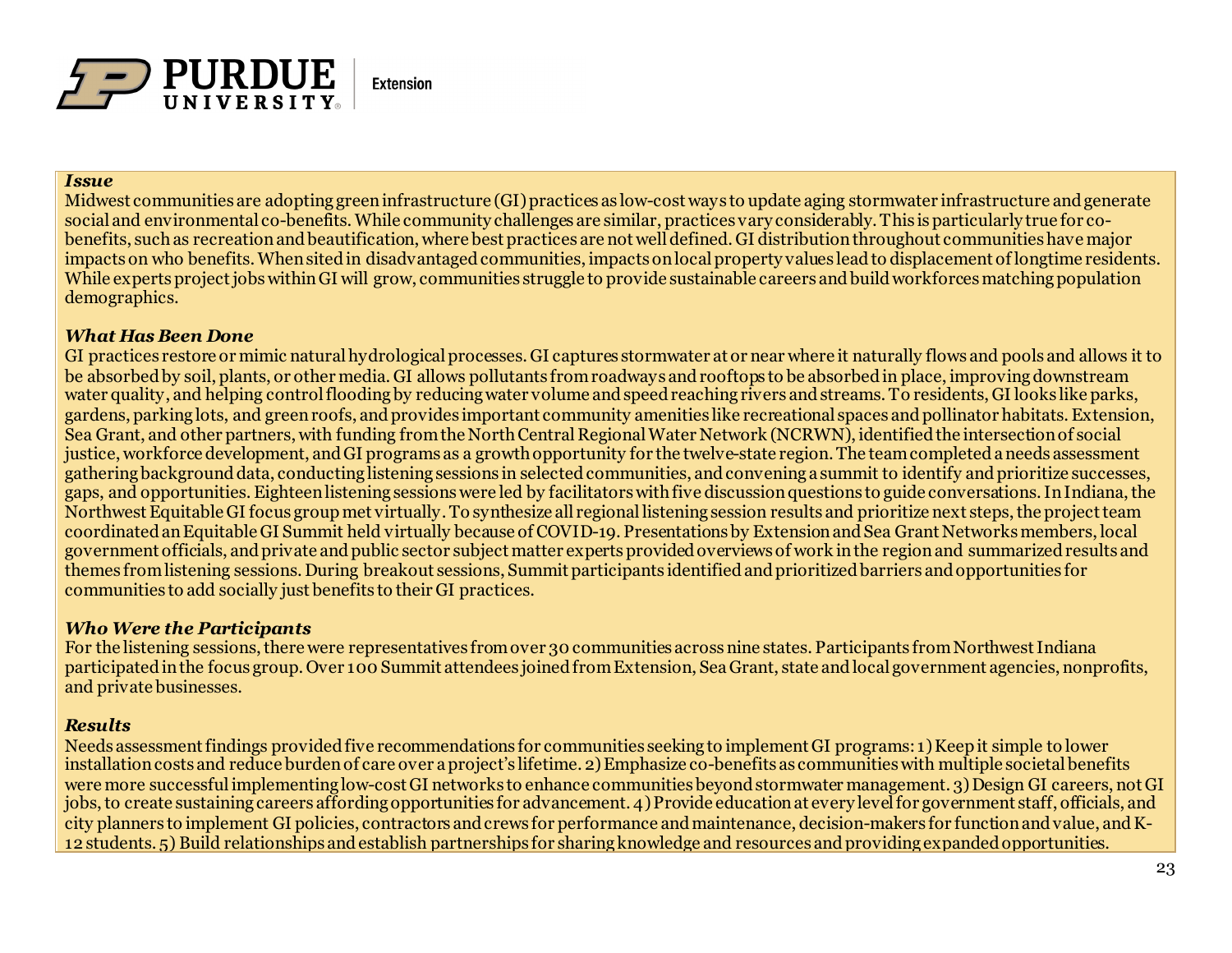

Following the Summit, most attendees reported they would use information received at multiple events, and had increased understanding and awareness of social justice and workforce practices and challenges related to GI. From listening sessions and the Summit, it was found that including societal aspects for planning/designing GI resulted in greater community and internal support, greater ability to secure additional funding through grant programs, and greater integration of GI and other community-benefit programs. Making co-benefits and the economic costs and benefits explicitly part of decision-making helped communities address multiple needs deriving more value from money already going to stormwater capital improvements. As a result, communities now have a guide for building an equitable and just green infrastructure strategy and workforce.

## *Title*

Indiana 4-H World Changers Online Hackathon

#### *Team*

Rachel Haselby, 4-H Youth Development Extension Specialist -Computer Science

#### *Issue*

International Student Assessment data on 15-year-old student math literacy show 21 countries with higher average scores than the U.S. National Inventors Hall of Fame indicated science, technology, engineering and mathematics (STEM) education puts an emphasis on preparing future generations to be successful. STEM skills prepare youth with varied interests for any industry.

## *What Has Been Done*

Indiana 4-H Computer Science programs and educators were supported by a National 4-H Council and Google partnership to provide opportunities for rural and under-served populations. Google provided curricula and tools for 4-H to train youth and adult volunteers. 4-H staff from five states, Indiana, California, Illinois, New York and West Virginia gathered monthly to collaborate on initiatives, events and training. An Indiana 4-H in-person, on-campus computer science event, focused on STEM and agriculture, civic engagement, and healthy living, was in the works when coronavirus closed schools. Quickly changing gears, the Indiana World Changers 4-H Online Hackathon was created. Emails to principals and posts on National Computer Science teachers Facebook promoted the event to 4-H members and all youth ages 12 to 18 from Indiana and beyond. Youth were encouraged to propose a real-world solution using coding and other technology. Problems identified were for finding quality mental health services for adolescents, helping service organizations identify food deserts or creating a service project to help solve food insecurity locally, using digital tools to identify insects/weeds/diseases in fields or forests, or helping producers in grain sales and trucking identity and calculate elevator cash bids to determine highest return. Purdue Extension provided instruction videos, FAQs and links to resources. Participating youth created a mockup, decided the coding language(s), learned needed skills, and tested their project. Final projects included a short video, screencast of the working product, audio walk through of, and reasons for, the project, the code and app. Youth had four days to produce a video in which they discussed the selected problem and how it could be solved. Youth were encouraged to seek out a mentor, family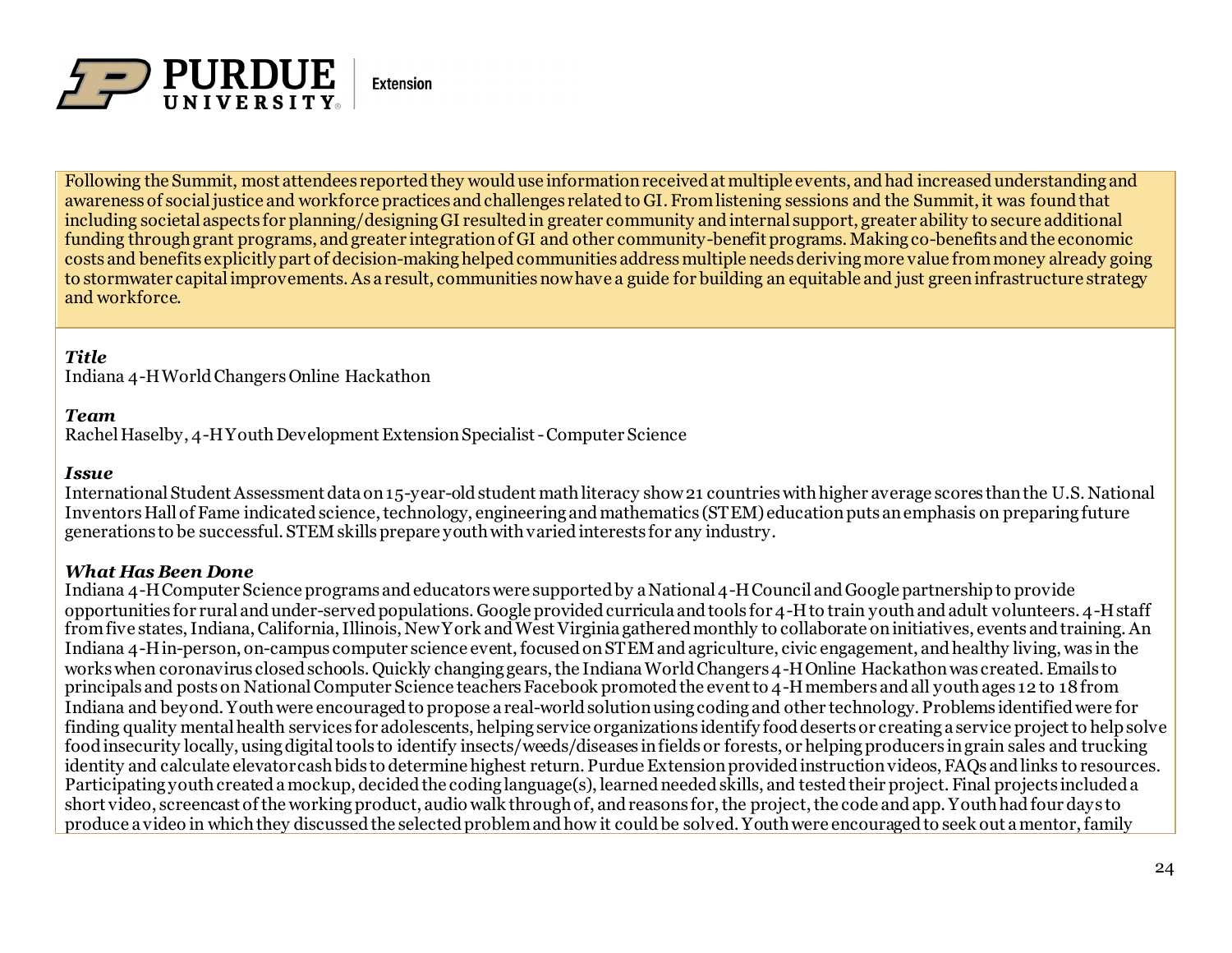

member, friend, teacher, or club leader to provide guidance to them on their projects. Projects were judged on technical aspects and on presentation skills describing the problem and why they selected it.

## *Who Were the Participants*

In its first year, the Indiana World Changers 4-H Hackathon had 85 participants and seven mentors in the program.

## *Results*

The grand prize winner created an Indiana county mental health resource for youth. The reserve grand prize winner created an app defining a food desert and helping users find places to volunteer. This first online event launched virtual computer science activities for the pandemic year reaching 3,278 youth with the help of 303 adult volunteers and collaborating partners via a total of nearly 300 hours of instruction. As a result of this hackathon, Indiana youth had opportunities during the pandemic to learn STEM skills for their futures.

## *Title*

Turtle Mountain Reservation Community Development

### *Team*

Michael Wilcox, Community Development Program Leader Nicole Adams, Clinical Assistant Professor, School of Nursing AaronThompson, Assistant Professor, Landscape Architecture Program, Director, Center for Community & Environmental Design, Department of Horticulture & Landscape Architecture

### *Issue*

The dream for Turtle Mountain was to create a substance abuse disorder recovery center that would serve the reservation and region.

### *What Has Been Done*

In partnership with the Purdue Center for Regional Development and the University of Kentucky, Purdue Extension secured a USDA Rural Economic Development Innovation (REDI) grant to foster rural development in nine communities in the North Central and Southern regions. For one of the nine, the Turtle Mountain Band of the Chippewa in North Dakota, their dream was to create a substance use disorder recovery center. Purdue Extension collaborated with Purdue School of Nursing on an innovative, community development effort using new tools (system mapping techniques and landscape architecture design tools), paradigms (merger between community and recovery capital) and culturally oriented approaches. Purdue generated a data snapshot of Turtle Mountain Reservation that showcased Quality of Life, Workforce Development, Economic Development, e-Connectivity and Technological Innovation as critical elements for the region. A two-day workshop shared information and tools for developing goals, objectives, strategies and a timetable. Monthly writing team calls, bi-monthly REDI support calls, quarterly USDA Rural Development webinars, and many virtual meetings with the local team were coordinated and conducted.